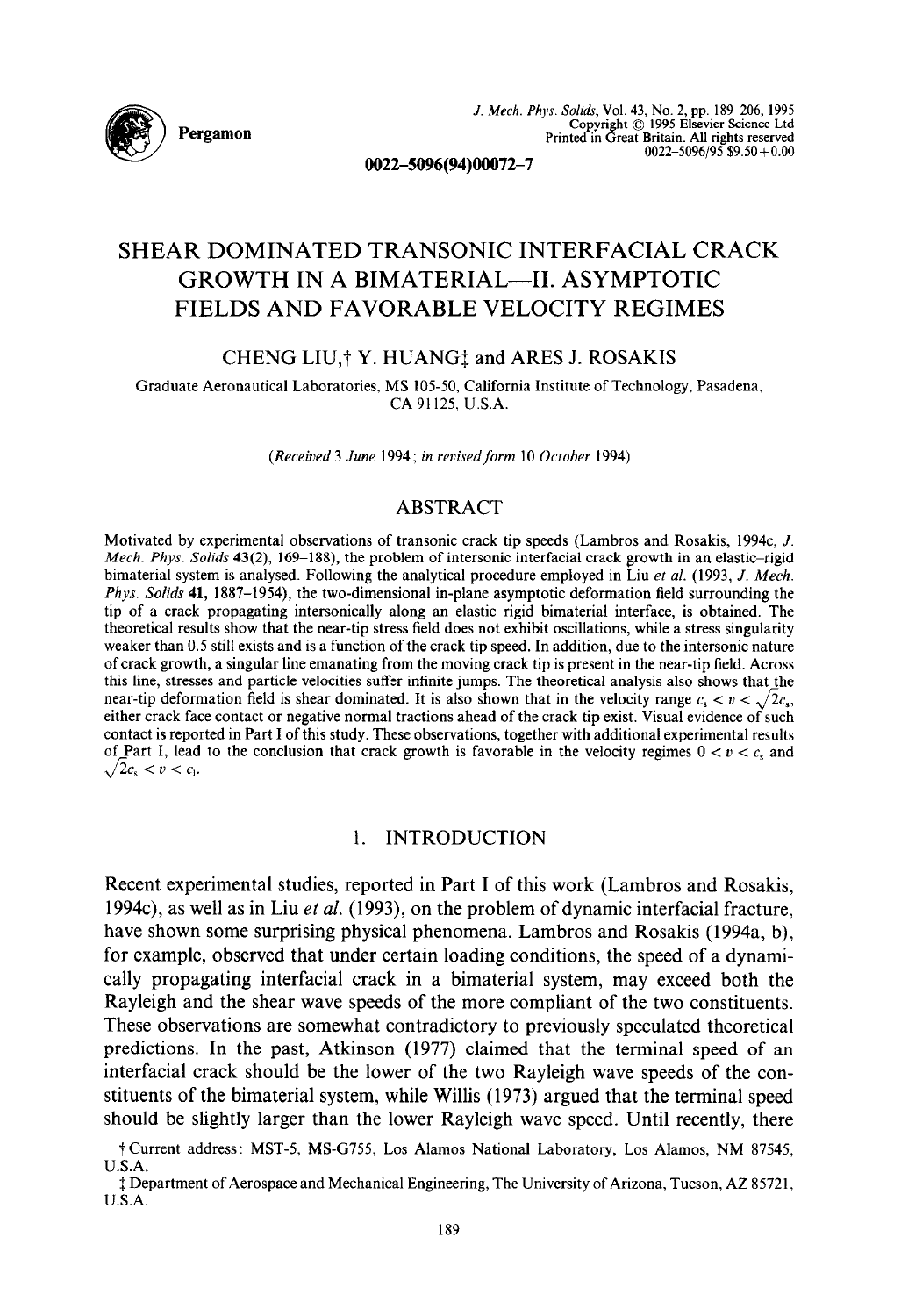was no experimental evidence to support either point. The work of Lambros and Rosakis (1994a,b) has provided such evidence. Unfortunately, the experimental observations of transonic interfacial crack growth made by Lambros and Rosakis (1994a,b), could not be interpreted using the existing analytical results, which are only limited to the subsonic crack propagation regime.

A linearly elastic analysis of a transonically growing crack in a homogeneous solid (see Broberg, 1994) has shown that the energy release rate at the tip of a dynamically propagating mode-1 crack, is always zero, no matter what the speed of propagation (as long as the crack tip speed exceeds  $c_s$ , the shear wave speed of the solid). In contrast, for a dynamically propagating mode-II crack, there is one particular velocity,  $\sqrt{2}c_s$ , where the energy release rate is finite. This would seem to imply that, if at all possible, transonic crack growth in homogeneous solids would occur at a velocity of  $\sqrt{2c_s}$  and under mode-II conditions. This is of importance to geophysics where rupture of earthquake faults is always related to high speed propagation of shear cracks. For this reason, most dynamic fracture studies associated with fault rupture concentrate on mode-II crack propagation (Freund, 1979; Burridge *et al.,*  1979). In the work of Freund (1979) the asymptotic near-tip field for a shear crack growing transonically in a homogeneous material was obtained. Burridge *et al.* (1979) also introduced a finite cohesive zone ahead of the shear crack tip to study the stability of rapid crack growth. By studying a mode-II crack growing intersonically at a constant speed of  $\sqrt{2}c_s$ , under a remote uniform shear load and by using integral transforms, Broberg (1994) was able to obtain the exact solution of the shear traction distribution ahead of the crack tip. Similar issues have been addressed by, among others, Brock (1977), Simonov (1983), Broberg (1985, 1989), Bykovtsev and Kramarovskii (1989), and Aleksandrov and Smetanin (1990).

For dynamic interfacial crack growth in bimaterial systems, previous theoretical studies mainly focused on the sub-Rayleigh propagation regime, i.e. crack tip speed lower than the Rayleigh wave speed of the more compliant constituent in the bimaterial system. Among others, Gol'dshtein (1967), Brock and Achenbach (1973), Willis (1971, 1973) and Atkinson (1977) have provided crack line solutions of particular dynamic fracture problems in bimaterial systems. Of particular interest to the present study is the subsonic dynamic analysis of Brock (1979) who considered the extension of a dynamic shear interfacial flaw involving crack face friction. In order to investigate the asymptotic spatial structure of the field surrounding the moving interfacial crack tip, Yang et al. (1991) and Wu (1991) obtained the most singular term of the steady state elastodynamic bimaterial crack tip fields. In addition, Deng (1992) obtained an asymptotic series representation of the stress field near the tip of a running interfacial crack in a bimaterial system under steady state conditions. The analysis of Liu et al. (1993) provided the higher order transient asymptotic stress field surrounding a moving interfacial crack tip. Moreover, in the same work, they also obtained the solution for the super-Rayleigh, subsonic interfacial crack growth regime, where the crack tip speed is between the Rayleigh and the lower shear wave speeds. Most recently, Yu and Yang (1994) obtained the near tip asymptotic stress field for an antiplane shear (mode-III) propagating crack running at a speed between shear wave speeds of the constituents of the bimaterial interface.

Motivated by the above mentioned recent experimental studies, in this paper, the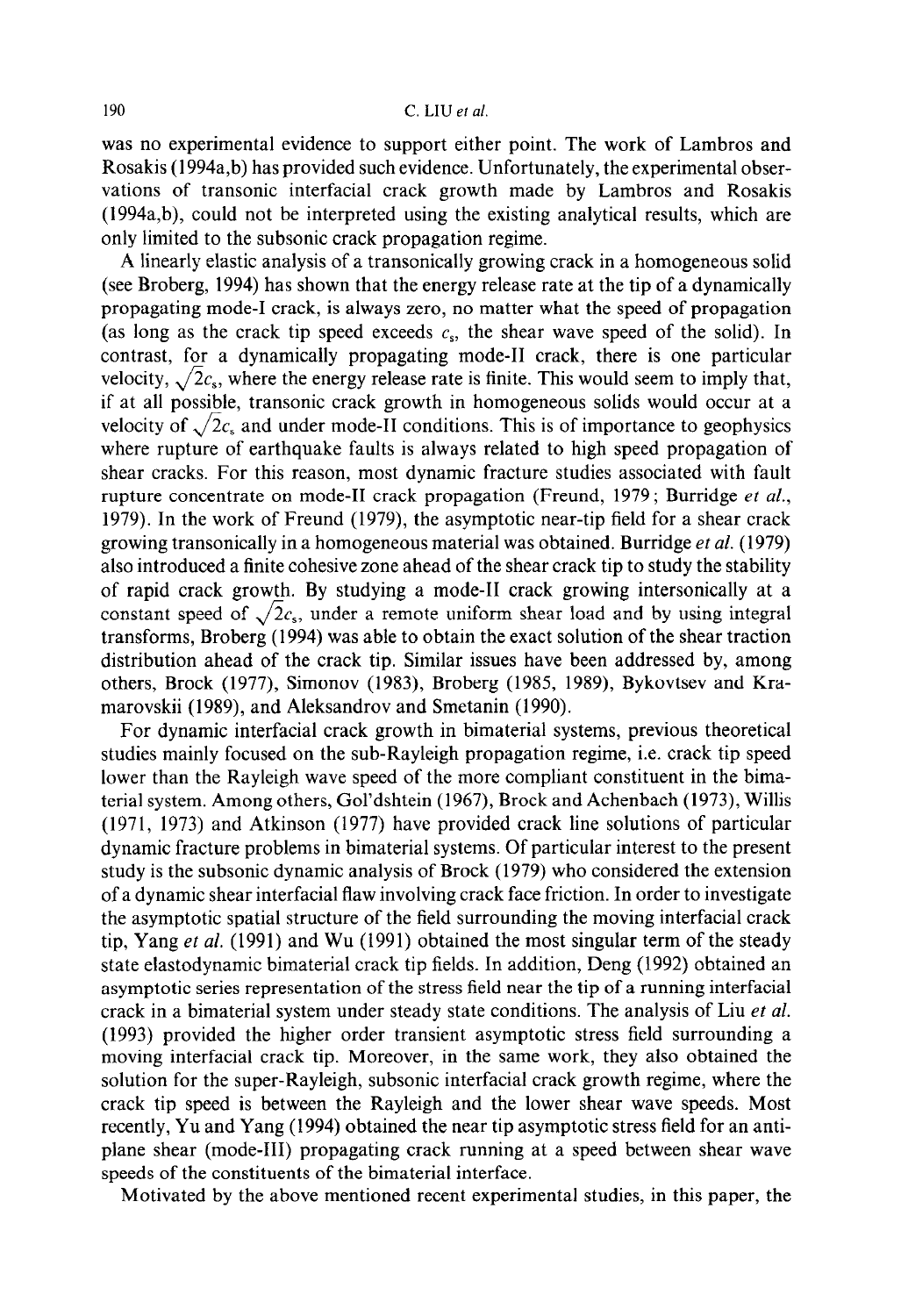problem of transonic interfacial crack growth in a bimaterial system will be analysed and the two-dimensional in-plane asymptotic deformation field surrounding the crack tip will be obtained. The method used to solve this problem follows the procedure employed in Liu *et al.* (1993). The results of the current theoretical analysis have been correlated with the experimental observations reported in Part I of this series (Lambros and Rosakis, 1994c) and results of the comparison were presented in Section 3.2 of Part I.

# 2. SUBSONIC, SUPER-RAYLEIGH INTERFACIAL CRACK GROWTH IN A BIMATERIAL SYSTEM

In homogeneous materials, an infinite amount of energy has to be transmitted to the crack tip to maintain crack extension at the Rayleigh wave speed if the dynamic stress intensity factor is to remain finite (Freund, 1990). This makes it impossible for a crack in a homogeneous solid to exceed the Rayleigh wave speed of that material. However, for a crack growing along a bimaterial interface, it has been shown that as the crack tip speed approaches the lower Rayleigh wave speed,  $c_R^{(1)}$ , only a finite amount of energy has to be transmitted to the crack tip if the dynamic stress intensity factor is to remain finite (see Yang *et al.,* 1991). Accordingly, there is no energetic restriction for an interfacial crack to exceed the lower Rayleigh wave speed. The solution for subsonic, super-Rayleigh interfacial crack growth in a bimaterial system composed of two homogeneous, isotropic and linearly elastic solids, has been obtained by Liu *et al.* (1993). They observed that the governing equations for a dynamic crack growing along a bimaterial interface, remain elliptic for crack tip speeds in the range  $0 < v < c<sub>s</sub>(t)$ . Therefore, their general solution for the interfacial crack tip speed in the sub-Rayleigh regime, can be directly extended to the subsonic, super-Rayleigh regime. The results of their work are summarized below.

Suppose the properties of the materials constituting the interface are such that  $c_s^{(1)} < c_R^{(2)}$ , and the crack tip speed is in the range  $c_R^{(1)} < v < c_s^{(1)}$ . The oscillatory index parameter  $\varepsilon$ , which depends on the interfacial crack tip speed and the properties of the bimaterial combination, becomes complex and is given by

$$
\varepsilon = \mathring{\varepsilon} + \frac{1}{2}i \,, \quad \mathring{\varepsilon} = \frac{1}{2\pi} \ln \frac{\beta - 1}{\beta + 1} \,, \tag{2.1}
$$

where  $\beta$  is the second Dundur's parameter and also depends on the interfacial crack tip speed and the properties of the bimaterial combination. If only the leading term in the asymptotic expansion is considered, under the requirement of bounded displacement, or integrable mechanical energy density (Freund, 1990), in a coordinate system  $(n_1, n_2)$  translating with the moving crack tip, the first invariant of stress for the material above the interface was obtained as

$$
\sigma_{11} + \sigma_{22} = \frac{4(\alpha_1^2 - \alpha_s^2) A(t)}{D(v) \sinh \frac{\pi}{6\pi}} \left\{ 2\eta \alpha_s \cosh \left[ \frac{\pi}{6} (\pi - \theta_1) \right] - (1 + \alpha_s^2) \sinh \left[ \frac{\pi}{6} (\pi - \theta_1) \right] \right\} \cos \left( \frac{\pi}{6} \ln r_1 + \Phi(t) \right) \right\}, \tag{2.2}
$$

where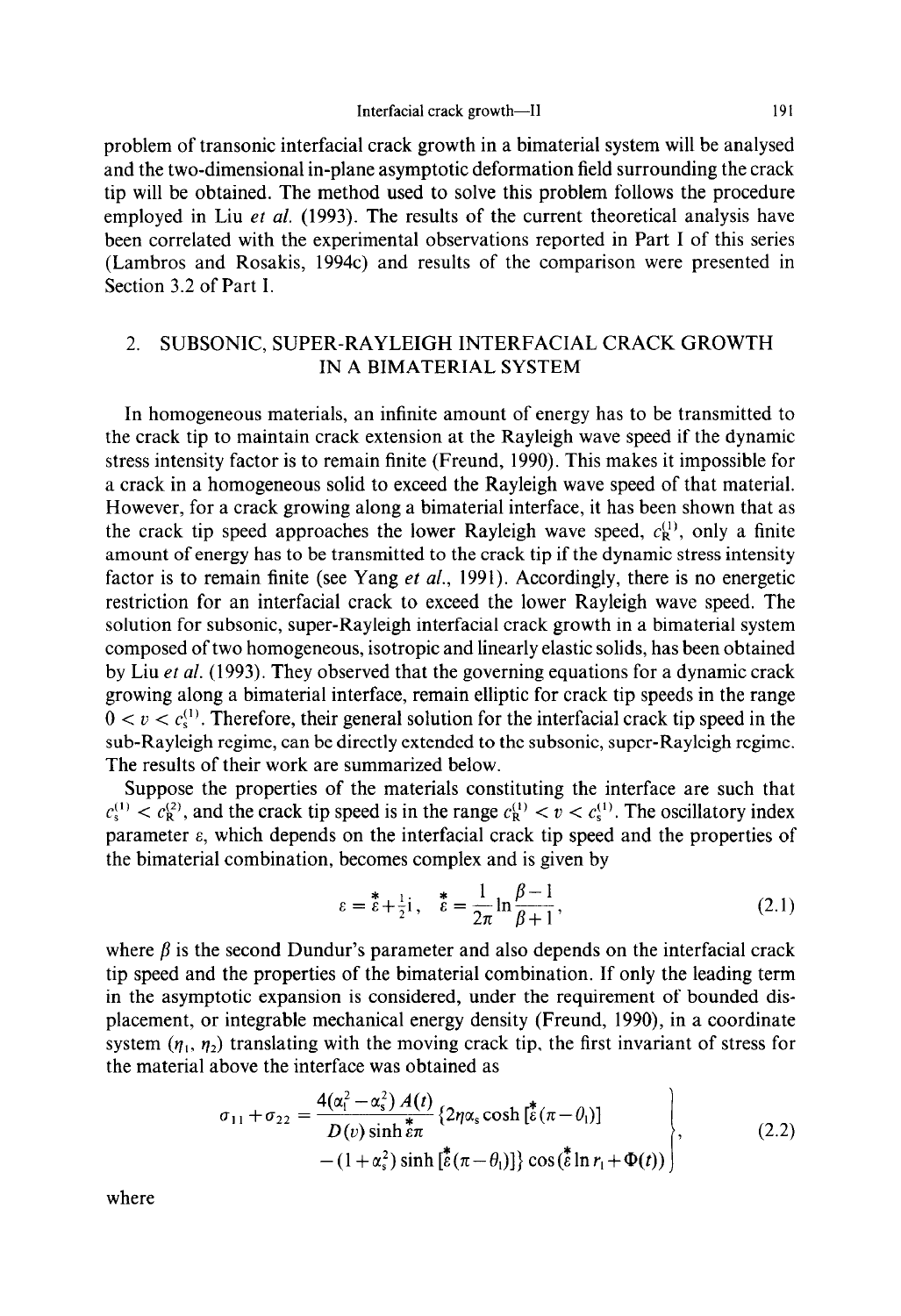

Fig. 1. Experimentally measured variation of energy release rate at the crack tip in the PMMA/4340 steel bimaterial system as a function of crack tip velocity (Lambros and Rosakis, 1994c).

$$
\alpha_{l,s} = \left\{1 - \frac{v^2}{c_{l,s}^2}\right\}^{1/2}, \quad D(v) = 4\alpha_l^2 \alpha_s - (1 + \alpha_s^2)^2,
$$

and the scaled polar coordinates  $(r_1, \theta_1)$  are defined by

$$
r_1 = (\eta_1^2 + \alpha_1 \eta_2^2)^{1/2}, \quad \theta_1 = \tan^{-1} \frac{\alpha_1 \eta_2}{\eta_1}.
$$

For material-2 below the interface, we need only change the corresponding material parameters in (2.2) and replace  $\stackrel{*}{\epsilon}$  by  $-\stackrel{*}{\epsilon}$ . In (2.2),  $A(t)$  and  $\Phi(t)$  are two real functions that can only be determined by the far field loading and geometry for each specific problem. It can be observed from (2.2) that oscillations in the stress field still exist along the radial direction. However, there is no singularity at the propagating crack tip. Since both stress and strain are bounded, the energy release rate at the tip of an interfacial crack whose speed is in the subsonic, super-Rayleigh range, will always be zero. In the experimental investigations reported in Lambros and Rosakis (1994b), it was found that the energy release rate at the crack tip decreases to zero as the speed of the interfacial crack approaches the lower Rayleigh wave speed of the bimaterial system. The variation of the normalized energy release rate as a function of crack tip speed is shown in Fig. 1.

# 3. TRANSONIC CRACK GROWTH ALONG THE INTERFACE BETWEEN AN ELASTIC SOLID AND A RIGID SUBSTRATE

In this section, we will study a special bimaterial system, namely one composed of a linearly elastic solid bonded to a rigid substrate. This problem approximates the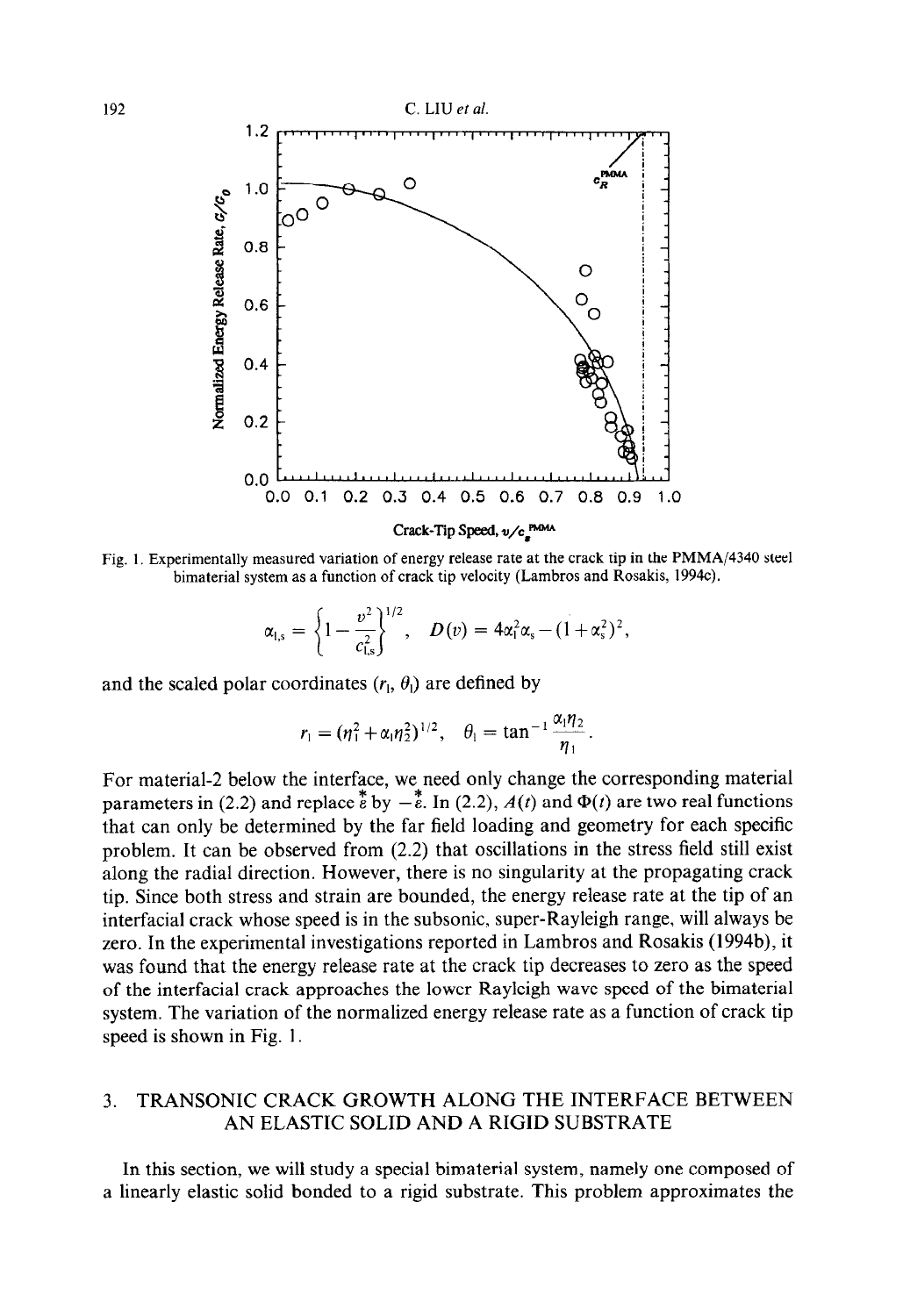

Fig. 2. A crack propagating intersonically along the interface of an elastic-rigid bimaterial system ; (a) stress wave patterns, (b) detail of the near-tip region.

situation encountered in the PMMA/4340 steel bimaterial specimen described in Part I of this investigation where material mismatch is very close to the elastic-rigid model. The elastic-rigid approximation employed here involves a limitation that should be emphasized. In particular, the model cannot handle issues relating to energy transmission across the interface. However, the approximation made allows us to obtain concise analytical expressions that can be investigated to reveal some unique features of the near-tip stress fields.

Consider a bimaterial system composed of a homogeneous, isotropic and linearly elastic solid bonded to a rigid substrate. A crack propagates along the interface with velocity v. Let  $c_1$  and  $c_5$  be the longitudinal and shear wave speeds of the elastic material, respectively. The speed of the crack tip,  $v$ , is such that

$$
c_{s} < v < c_{1},
$$

i.e. the crack propagates along the interface intersonically. Debonding beyond the longitudinal wave speed of the elastic material is not considered here. Figure 2(a) shows the propagation of wave fronts in the elastic medium as fracture initiates and proceeds along the interface. At some time in its propagation history, the crack tip was at position O'. After a time period  $\tau$ , the crack tip moves to point O. Because of material rupture, stress waves will radiate into the elastic solid above the interface, while no wave propagation is possible in the lower constituent because it is rigid. The dilatational and shear wave fronts are centered at point  $O'$  and radiate into the elastic material. They are denoted by *P* and *S* in Fig. 2(a). Note that since  $v > c_s$ , the crack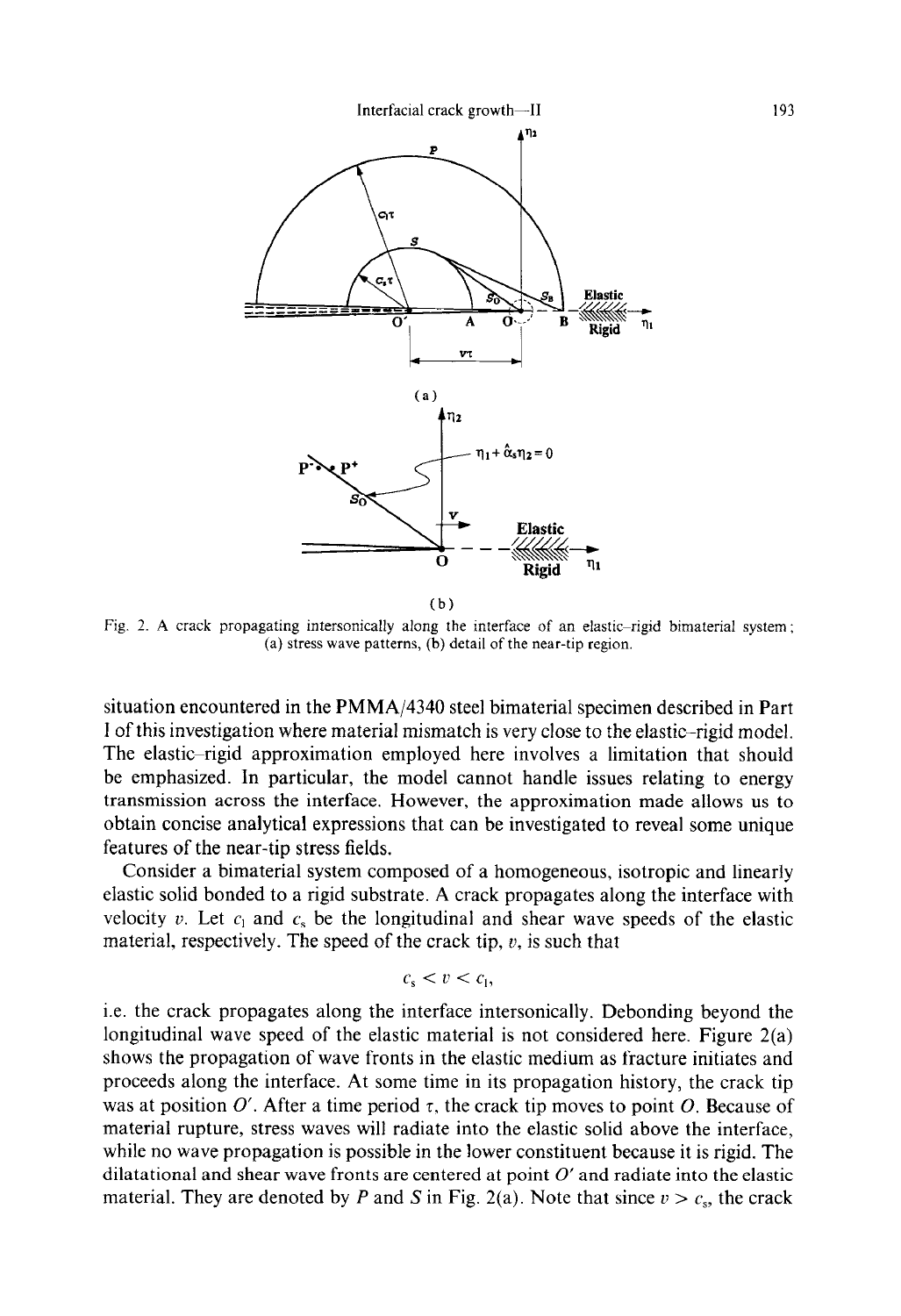tip has exceeded the shear wave emitted at point  $O'$ . However, ahead of the moving crack tip and behind the dilatational wave front *P,* a head wave region is generated and is denoted by  $S_B$  in Fig. 2(a). This head wave is necessary to ensure that the components of displacement vanish along the interface. In addition, ahead of the shear wave front  $S$  and behind the moving crack tip, the crack faces must remain traction free. Therefore, another head wave region is generated as well and is denoted by  $S_0$ . The head wave fronts  $S_B$  and  $S_O$  move with the shear wave speed  $c_s$  of the elastic material. Close to the moving crack tip within the area surrounded by the dotted circle, two different regions can be identified. These are seen in detail in Fig. 2(b). The region on the left of  $S<sub>o</sub>$  has been affected by the head wave  $S<sub>o</sub>$ . The one on the right has not experienced the deformation associated with  $S<sub>o</sub>$  yet. This feature is distinct from that in the subsonic crack growth case, where complete information about the motion of the crack tip always reaches the points on the prospective crack path before the tip itself does.

For planar deformation, in a fixed coordinate system  $(x_1, x_2)$ , the two components of the displacement field  $u_x(x_1, x_2, t)$ , can be expressed in terms of two displacement potentials  $\phi(x_1, x_2, t)$  and  $\psi(x_1, x_2, t)$  through

$$
u_{\alpha}(x_1, x_2, t) = \phi_{,\alpha}(x_1, x_2, t) + e_{\alpha\beta}\psi_{,\beta}(x_1, x_2, t),
$$
\n(3.1)

where  $\alpha$ ,  $\beta \in \{1, 2\}$  and the summation convention is employed here.  $e_{\alpha\beta}$  are the components of the two-dimensional alternator, defined by

$$
e_{12} = -e_{21} = 1
$$
,  $e_{11} = e_{22} = 0$ .

The equation of motion that  $\phi(x_1, x_2, t)$  satisfies is

$$
\nabla^2 \phi(x_1, x_2, t) = \ddot{\phi}(x_1, x_2, t), \tag{3.2}
$$

where  $\nabla^2$  is the Laplace operator, and  $\{\cdot\}$  stands for a time derivative. The displacement potential  $\psi(x_1, x_2, t)$  is composed of two parts  $\psi_\beta(x_1, x_2, t)$ ,  $\beta \in \{1, 2\}$ .  $\psi_1(x_1, t_2, t_3)$  $x_2$ , t) is associated with the head wave  $S_0$ , generated by the transonic crack growth, while  $\psi_2(x_1, x_2, t)$  is associated with the head wave  $S_B$ , linked with the propagation of the dilatational wave *P* along the interface. Both  $\psi_1(x_1, x_2, t)$  and  $\psi_2(x_1, x_2, t)$  satisfy the equation

$$
\nabla^2 \psi_{\beta}(x_1, x_2, t) = \psi_{\beta}(x_1, x_2, t), \quad \beta \in \{1, 2\}.
$$
 (3.3)

Very close to the moving crack tip, or at "long" times after crack initiation, steady state conditions are expected to be established. As a result, in the moving coordinate system  $(\eta_1, \eta_2)$ , the equations of motion take the form

$$
\begin{aligned}\n\phi_{,11}(\eta_1, \eta_2) + \frac{1}{\alpha_1^2} \phi_{,22}(\eta_1, \eta_2) &= 0 \\
\psi_{\beta,11}(\eta_1, \eta_2) - \frac{1}{\alpha_5^2} \psi_{\beta,22}(\eta_1, \eta_2) &= 0\n\end{aligned}\n\bigg\}, \quad \forall \eta_2 > 0, \quad \beta \in \{1, 2\},\n\tag{3.4}
$$

where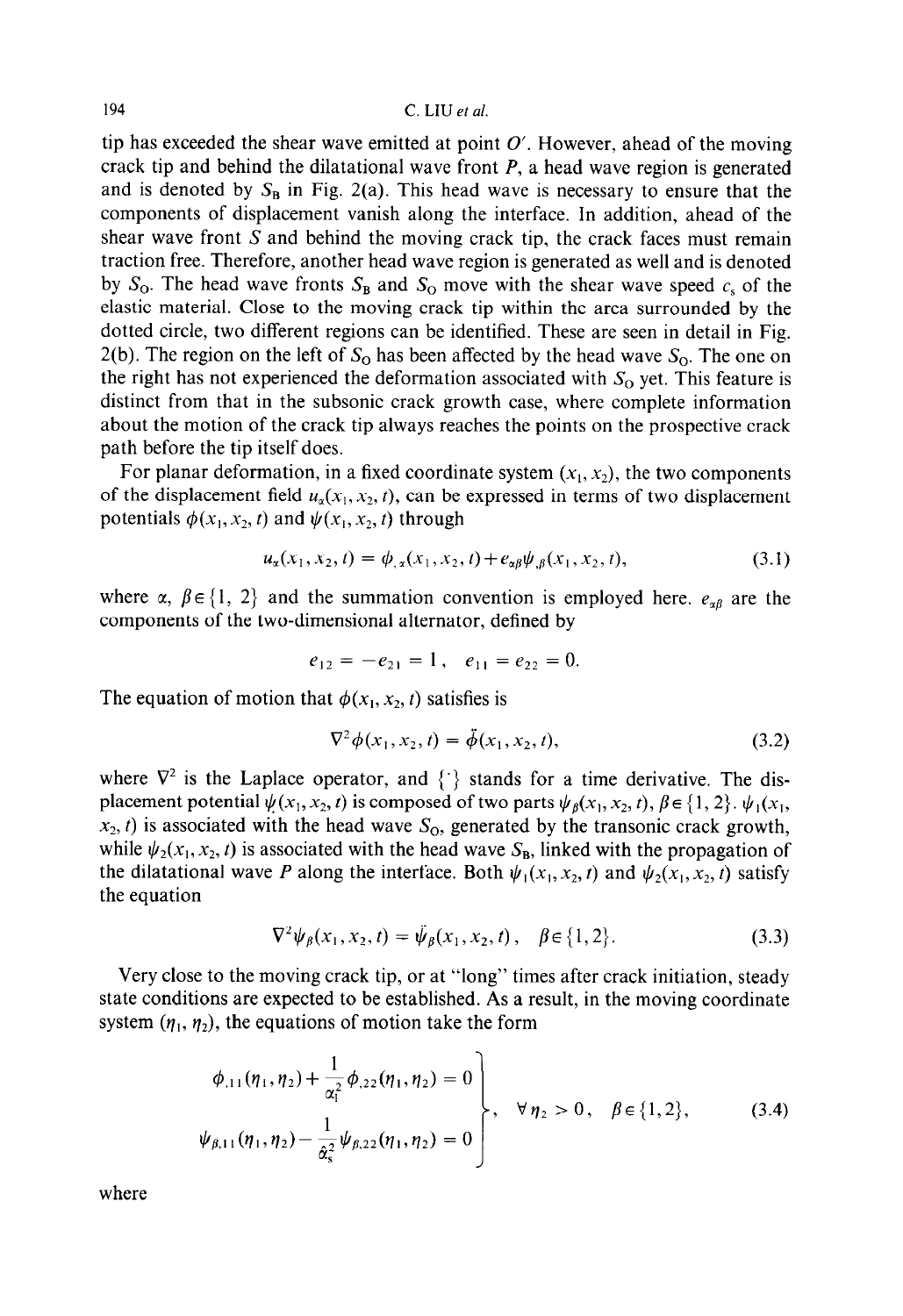Interfacial crack growth---II 195

$$
\alpha_1 = \left(1 - \frac{v^2}{c_1^2}\right)^{1/2}, \quad \hat{\alpha}_s = \left(\frac{v^2}{c_s^2} - 1\right)^{1/2}.
$$

The above equations are the ones governing the steady state intersonic problem under consideration here. The first of equations (3.4), is elliptic while the second is hyperbolic. As a result, the most general solutions for  $\phi(\eta_1, \eta_2)$  and  $\psi_\beta(\eta_1, \eta_2)$  can be expressed by

$$
\begin{aligned}\n\phi(\eta_1, \eta_2) &= \text{Re}\{F(z_1)\} \\
\psi_\beta(\eta_1, \eta_2) &= g_\beta(\eta_1 + \hat{\alpha}_s \eta_2) + \hat{g}_\beta(\eta_1 - \hat{\alpha}_s \eta_2)\n\end{aligned}\n\bigg\}, \quad \forall \, \eta_2 > 0, \quad \beta \in \{1, 2\},\n\tag{3.5}
$$

where  $z_1 = \eta_1 + i\alpha_1\eta_2$ , and  $F(z_1)$  is an analytic function of  $z_1$  in the upper half plane.  $g_{\beta}(\eta_1 + \hat{\alpha}_s \eta_2)$  and  $\stackrel{*}{g}_{\beta}(\eta_1 - \hat{\alpha}_s \eta_2)$  are real functions of their respective arguments. Since to the right of the head wave region  $S_0$ , material particles have not felt the disturbance caused by crack growth yet, we can introduce the following restrictions to  $g_1(\eta_1 + \hat{\alpha}_s \eta_2)$ and  $\stackrel{*}{g}_1$  ( $\eta_1 - \hat{\alpha}_s \eta_2$ ),

$$
\begin{aligned}\n\tilde{g}_1(\eta_1 - \hat{\alpha}_s \eta_2) &= 0, & -\infty < \eta_1 < \infty, \eta_2 > 0 \\
g_1(\eta_1 + \hat{\alpha}_s \eta_2) &= 0, & \text{for } \eta_1 + \hat{\alpha}_s \eta_2 > 0\n\end{aligned} \tag{3.6}
$$

On the other hand, as  $\eta_1 - \hat{\alpha}_s \eta_2 \rightarrow \infty$ , the disturbance of the head wave  $S_B$  has not been felt by the material particles, see Fig. 2(a), therefore

$$
\stackrel{\ast}{g}_2(\eta_1 - \hat{\alpha}_s \eta_2) = 0, \quad -\infty < \eta_1 < \infty, \eta_2 > 0. \tag{3.7}
$$

Based on the above observations, the steady state displacement potential  $\psi(n_1, n_2)$ which is a combination of  $\psi_1(\eta_1, \eta_2)$  and  $\psi_2(\eta_1, \eta_2)$ , acquires the form

$$
\psi(\eta_1, \eta_2) = g(\eta_1 + \hat{\alpha}_s \eta_2), \quad \forall \eta_2 > 0,
$$
\n(3.8)

where  $g(\eta_1 + \hat{\alpha}_s \eta_2)$  is a real function of its argument.

ä.

For the elastic material above the interface, we can express the components of displacement as

$$
u_1 = \text{Re}\{F'(z_1)\} + \hat{\alpha}_s g'(\eta_1 + \hat{\alpha}_s \eta_2) u_2 = -\alpha_1 \text{Im}\{F'(z_1)\} - g'(\eta_1 + \hat{\alpha}_s \eta_2)\}, \quad \forall \eta_2 > 0,
$$
 (3.9)

and the components of stress as

$$
\sigma_{11} = \mu \{ (1 + 2\alpha_1^2 + \hat{\alpha}_s^2) \operatorname{Re} \{ F''(z_1) \} + 2\hat{\alpha}_s g''(\eta_1 + \hat{\alpha}_s \eta_2) \}
$$
\n
$$
\sigma_{22} = -\mu \{ (1 - \hat{\alpha}_s^2) \operatorname{Re} \{ F''(z_1) \} + 2\hat{\alpha}_s g''(\eta_1 + \hat{\alpha}_s \eta_2) \}
$$
\n
$$
\sigma_{12} = -\mu \{ 2\alpha_1 \operatorname{Im} \{ F''(z_1) \} + (1 - \hat{\alpha}_s^2) g''(\eta_1 + \hat{\alpha}_s \eta_2) \}
$$
\n
$$
(3.10)
$$

where a prime denotes a derivative with respect to the corresponding argument and  $\mu$  is the shear modulus of the elastic material.

Introduce now the following notation :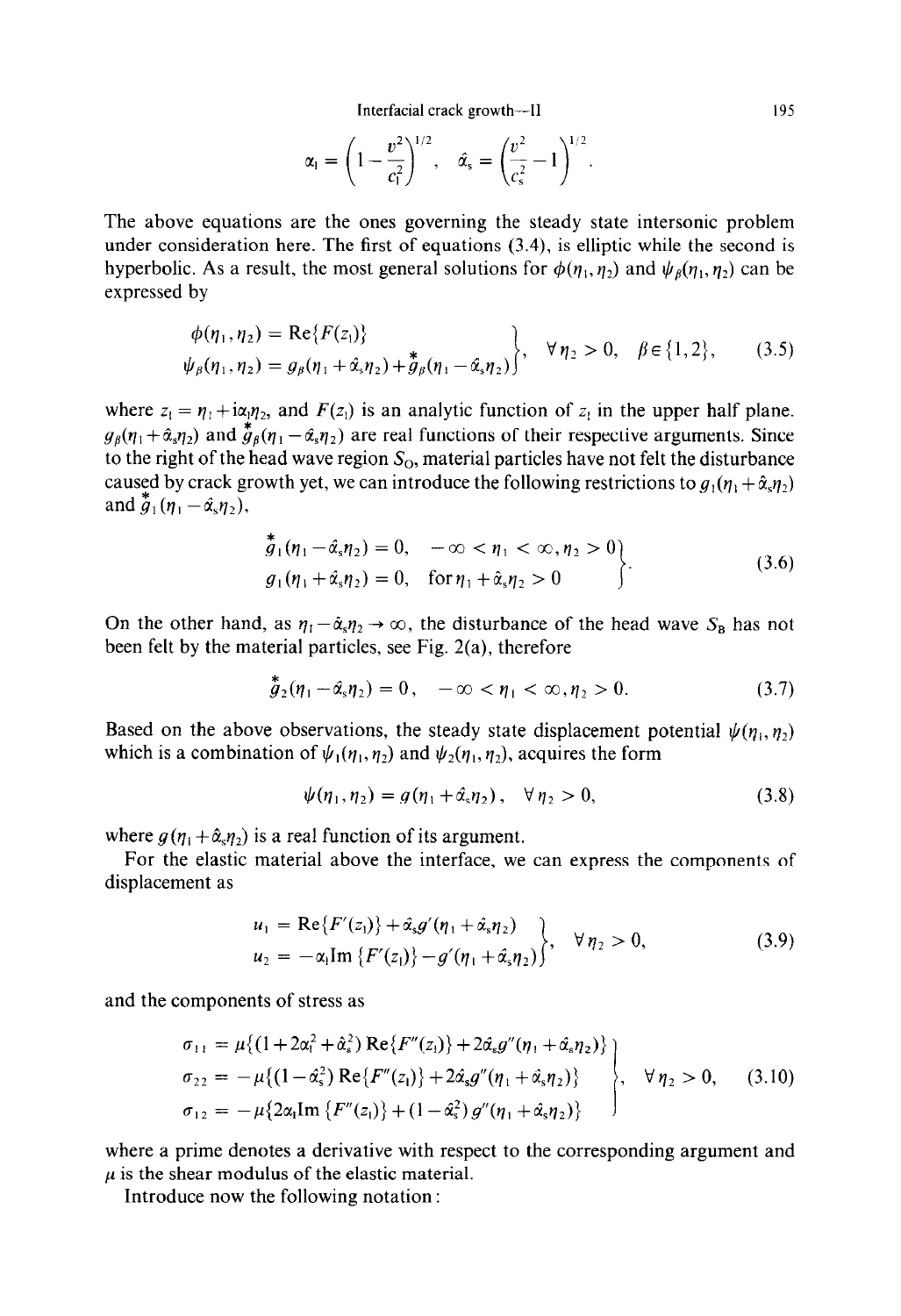$$
\lim_{\eta_2 \to 0^{\pm}} \Omega(z) = \Omega^{\pm}(\eta_1), \quad z = \eta_1 + i\eta_2.
$$

For  $\eta_1$  < 0 and  $\eta_2 \rightarrow 0^+$ , the traction free condition on the upper crack face demands

$$
\sigma_{22}(\eta_1, 0^+, t) = \sigma_{12}(\eta_1, 0^+, t) = 0,
$$

or, in terms of  $F(z_1)$  and  $g(\eta_1 + \hat{\alpha}_s \eta_2)$ ,

$$
(1 - \hat{\alpha}_s^2) \{ F''^+(\eta_1) + \bar{F}''^-(\eta_1) \} + 4\hat{\alpha}_s g''(\eta_1) = 0 \}\alpha_1 \{ F''^+(\eta_1) - \bar{F}''^-(\eta_1) \} + i(1 - \hat{\alpha}_s^2) g''(\eta_1) = 0 \}, \quad \forall \eta_1 < 0,
$$
\n(3.11)

where the notation  $\bar{F}(\cdot)$  stands for the complex conjugate of the analytic function  $F(\cdot)$ . Along the interface, i.e.  $\eta_1 > 0$ ,  $\eta_2 = 0$ , the components of displacement should vanish since the elastic material is bonded to a rigid substrate. As a result, we have

$$
F^{\prime +}(\eta_1) + \bar{F}^{\prime -}(\eta_1) + 2\hat{\alpha}_s g^{\prime}(\eta_1) = 0
$$
  

$$
\alpha_1 \{ F^{\prime +}(\eta_1) - \bar{F}^{\prime -}(\eta_1) \} + 2ig^{\prime}(\eta_1) = 0 \}, \quad \forall \eta_1 > 0.
$$
 (3.12)

By eliminating  $g(\eta_1)$  from (3.11) and (3.12), we can obtain equations involving only the analytic function  $F(z)$ , i.e.

$$
F''^{+}(\eta_1) - \frac{4\alpha_1\hat{\alpha}_s + i(1-\hat{\alpha}_s^2)^2}{4\alpha_1\hat{\alpha}_s - i(1-\hat{\alpha}_s^2)^2} F''^{-}(\eta_1) = 0, \quad \forall \eta_1 < 0,\tag{3.13}
$$

and

$$
F^{\prime+}(\eta_1;t) - \frac{\alpha_1 \hat{\alpha}_s + i}{\alpha_1 \hat{\alpha}_s - i} \bar{F}^{\prime-}(\eta_1;t) = 0, \quad \forall \eta_1 > 0. \tag{3.14}
$$

From (3.14) and by using analytic continuation, we may introduce a new function  $\theta(z)$  as follows :

$$
\theta(z) = (\alpha_1 \hat{\alpha}_s - i) F'(z), \quad z \in S^+ \n\theta(z) = (\alpha_1 \hat{\alpha}_s + i) \bar{F}'(z), \quad z \in S^-
$$
\n(3.15)

where

$$
S^{\pm} = \begin{cases} \{(\eta_1, i\eta_2) \mid -\infty < \eta_1 < \infty, \eta_2 \ge 0\} - C \\ \{(\eta_1, i\eta_2) \mid -\infty < \eta_1 < \infty, \eta_2 \le 0\} - C, \end{cases}
$$
\n
$$
C = \{(\eta_1, i\eta_2) \mid -\infty < \eta_1 \le 0, \eta_2 = 0\}.
$$

In terms of the new analytic function  $\theta(z)$ , (3.13) can be rewritten as

$$
\theta^{\prime +}(\eta_1) - e^{-2i\beta(v)} \theta^{\prime -}(\eta_1) = 0, \quad \forall \eta_1 < 0,\tag{3.16}
$$

where

$$
\beta(v) = \tan^{-1} \frac{\alpha_1 \hat{\alpha}_s \{4 - (1 - \hat{\alpha}_s^2)^2\}}{4\alpha_1^2 \hat{\alpha}_s^2 + (1 - \hat{\alpha}_s^2)^2}.
$$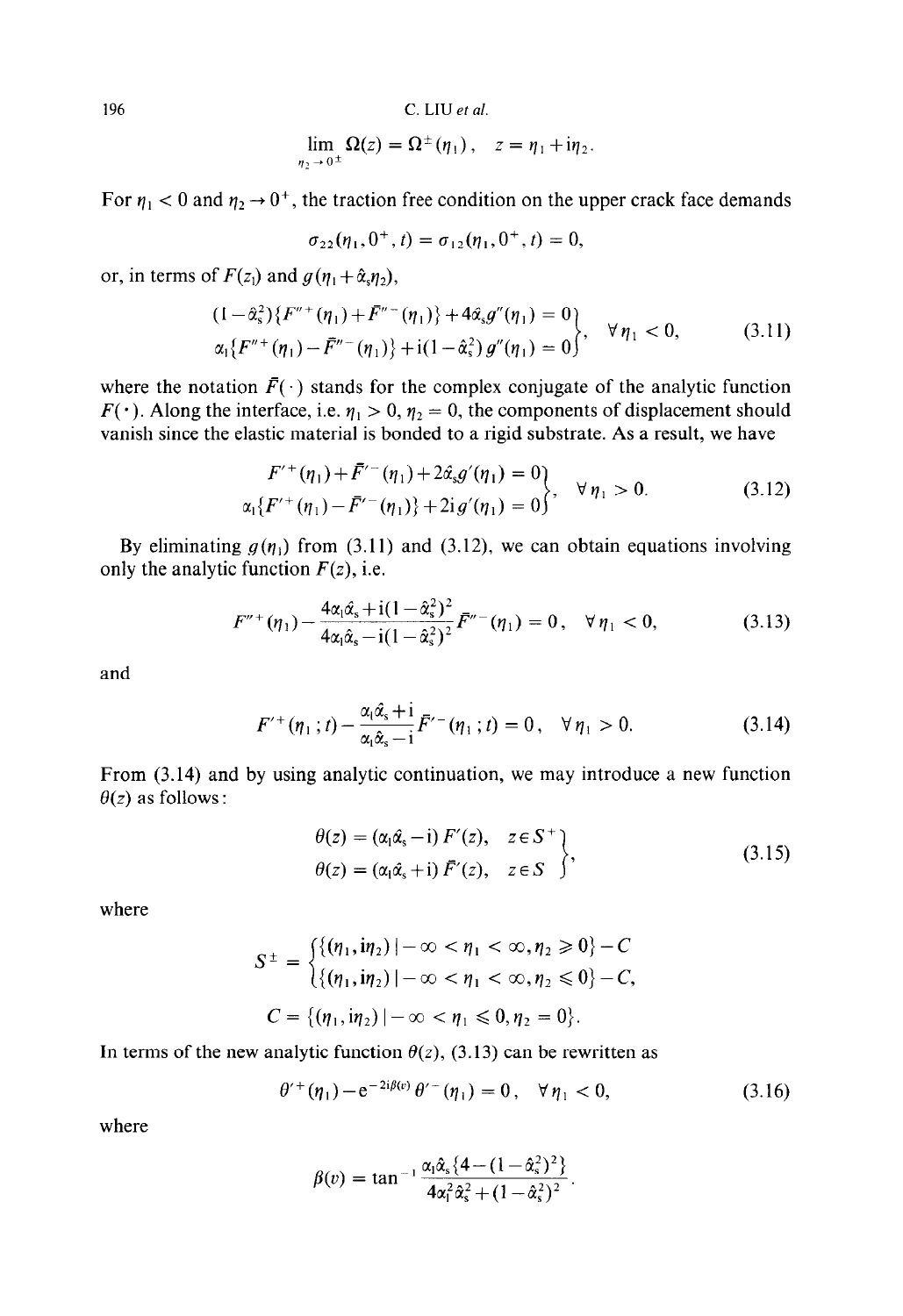

Fig. 3. Variation of the singularity exponent  $q(v)$  as a function of the crack tip speed v for different values of Poisson's ratio.

Equation (3.16) constitutes a Riemann–Hilbert problem. Its solution  $\theta'(z)$  is analytic in the cut-plane  $S^+ \cup S^-$ . Along the cut C,  $\theta'(z)$  satisfies (3.16). Also, from the requirement of bounded displacements at the crack tip, as  $|z| \rightarrow 0$ ,

$$
|\theta'(z)| = O(|z|^*)\tag{3.17}
$$

for some  $\alpha > -1$ . The solution to (3.16) can be written as

$$
\theta'(z) = \frac{A(z)}{z^{q(v)}},\tag{3.18}
$$

where  $A(z)$  is an arbitrary entire function. The exponent  $q(v)$  is a function that depends on the crack tip speed v and Poisson's ratio v.  $q(v)$  is given by

$$
q(v) = \frac{1}{\pi} \tan^{-1} \frac{\alpha_1 \hat{\alpha}_s \{4 - (1 - \hat{\alpha}_s^2)^2\}}{4\alpha_1^2 \hat{\alpha}_s^2 + (1 - \hat{\alpha}_s^2)^2}.
$$
 (3.19)

The variation of  $q(v)$  with crack tip speed v is plotted in Fig. 3 for different values of Poisson's ratio of the elastic material. It should be noted at this point that  $q(v)$ remains less than 0.5 for the entire velocity range considered in this paper.

Returning to (3.15), it is obvious that

$$
F''(z) = \frac{1}{\alpha_1 \hat{\alpha}_s - i} \cdot \frac{A(z)}{z^{q(v)}}, \quad z \in S^+ \qquad \qquad (3.20)
$$
  

$$
\bar{F}''(z) = \frac{1}{\alpha_1 \hat{\alpha}_s + i} \cdot \frac{A(z)}{z^{q(v)}}, \quad z \in S^- \qquad \qquad (3.20)
$$

which reveals that the undetermined entire function  $A(z)$  has the property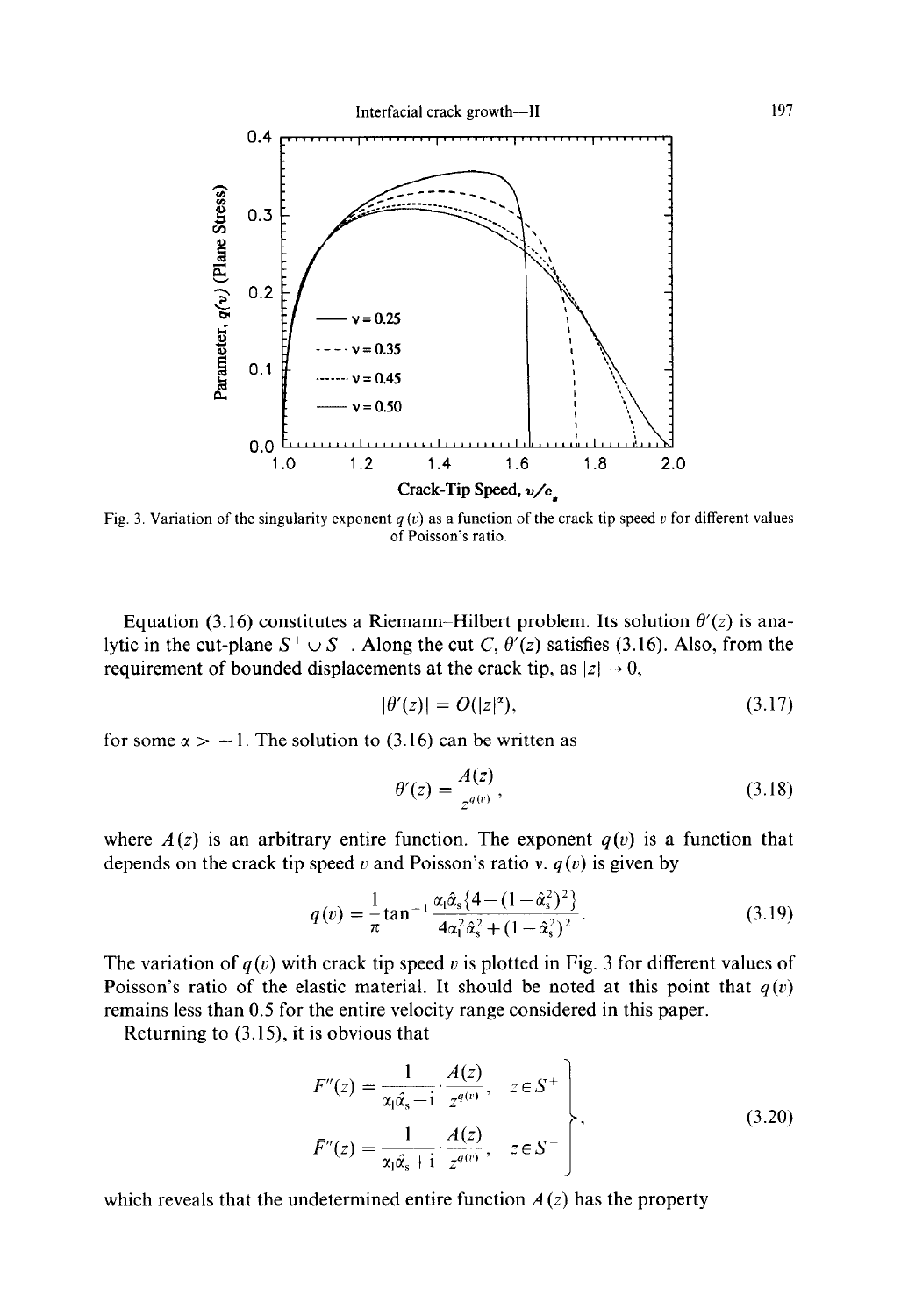$$
\bar{A}(z)=A(z),
$$

or in other words, if  $A(z)$  is expanded into Taylor series,

$$
A(z)=\sum_{n=0}^{\infty}A_nz^n,
$$

then all coefficients  $A_n(n = 1, 2, ...)$  are real.

From (3.11) and (3.12), the real function  $g(\eta_1)$  can be determined for either  $\eta_1 > 0$ , or  $\eta_1$  < 0. Finally, the leading terms of the two steady state displacement potentials  $\phi(\eta_1, \eta_2)$  and  $\psi(\eta_1, \eta_2)$  are given by

$$
\phi(\eta_1, \eta_2) = \frac{1}{1 + \alpha_1^2 \hat{\alpha}_s^2} \cdot \frac{A_0}{(2 - q(v))(1 - q(v))} \cdot \frac{1}{r_1^{q(v)-2}} \times \{\alpha_1 \hat{\alpha}_s \cos(2 - q(v))\theta_1 - \sin(2 - q(v))\theta_1\} \n\psi(\eta_1, \eta_2) = -\frac{1}{1 + \alpha_1^2 \hat{\alpha}_s^2} \cdot \frac{A_0}{(2 - q(v))(1 - q(v))} \times \left\{\frac{\alpha_1}{(\eta_1 + \hat{\alpha}_s \eta_2)^{q(v)-2}} H(\eta_1 + \hat{\alpha}_s \eta_2) + \frac{1 - \hat{\alpha}_s^2}{2\hat{\alpha}_s} \cdot \frac{\alpha_1 \hat{\alpha}_s \cos \pi q(v) + \sin \pi q(v)}{(-\eta_1 - \hat{\alpha}_s \eta_2)^{q(v)-2}} H(-\eta_1 - \hat{\alpha}_s \eta_2)\right\},
$$
\n(3.21)

where  $H(\cdot)$  is the Heaviside step function and the scaled polar coordinates ( $r_1, \theta_1$ ) are given by

$$
r_1 = \sqrt{\eta_1^2 + \alpha_1^2 \eta_2^2}
$$
,  $\theta_1 = \tan^{-1} \frac{\alpha_1 \eta_2}{\eta_1}$ .

By using the above expressions for  $\phi(\eta_1, \eta_2)$  and  $\psi(\eta_1, \eta_2)$ , the displacement field in the elastic solid can be computed as

$$
u_{1} = \frac{1}{1 + \alpha_{1}^{2} \alpha_{s}^{2}} \cdot \frac{A_{0}}{1 - q(v)} \left\{ \frac{1}{r_{1}^{q(v)-1}} [\alpha_{1} \hat{\alpha}_{s} \cos(1 - q(v))\theta_{1} - \sin(1 - q(v))\theta_{1}] - \frac{\alpha_{1} \hat{\alpha}_{s}}{( \eta_{1} + \hat{\alpha}_{s} \eta_{2})^{q(v)-1}} H(\eta_{1} + \hat{\alpha}_{s} \eta_{2}) + \frac{1 - \hat{\alpha}_{s}^{2} \cdot \alpha_{1} \hat{\alpha}_{s} \cos \pi q(v) + \sin \pi q(v)}{2} H(-\eta_{1} - \hat{\alpha}_{s} \eta_{2}) \right\}
$$
  

$$
u_{2} = -\frac{1}{1 + \alpha_{1}^{2} \hat{\alpha}_{s}^{2}} \cdot \frac{A_{0}}{1 - q(v)} \left\{ \frac{\alpha_{1}}{r_{1}^{q(v)-1}} \cdot [\cos(1 - q(v))\theta_{1} + \alpha_{1} \hat{\alpha}_{s} \sin(1 - q(v))\theta_{1}] - \frac{\alpha_{1}}{( \eta_{1} + \hat{\alpha}_{s} \eta_{2})^{q(v)-1}} H(\eta_{1} + \hat{\alpha}_{s} \eta_{2}) \right\}
$$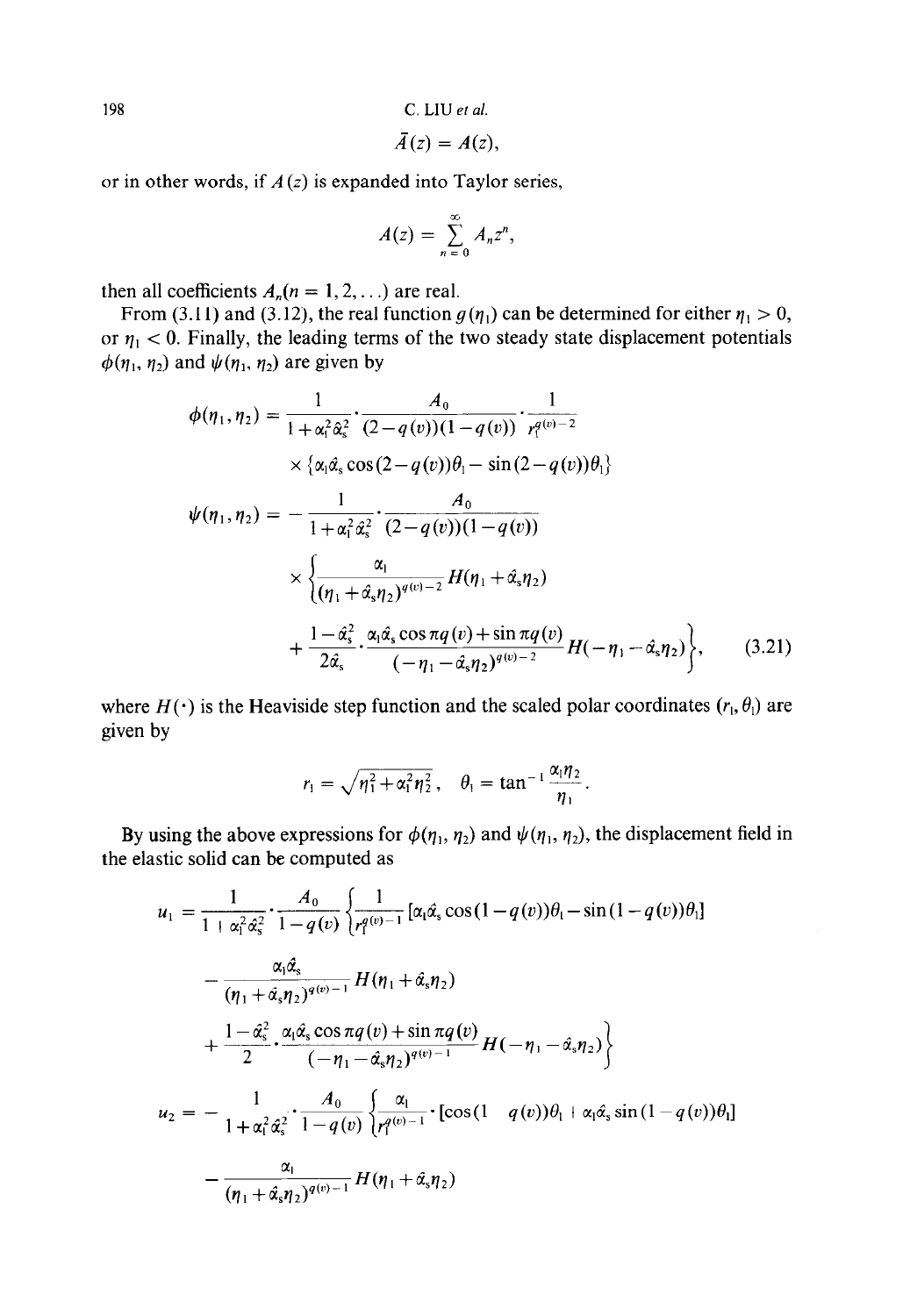Interfacial crack growth--II

$$
+\frac{1-\hat{\alpha}_{\mathrm{s}}^2}{2\hat{\alpha}_{\mathrm{s}}}\cdot\frac{\alpha_1\hat{\alpha}_{\mathrm{s}}\cos\pi q\left(v\right)+\sin\pi q\left(v\right)}{\left(-\eta_1-\hat{\alpha}_{\mathrm{s}}\eta_2\right)^{q\left(v\right)-1}}H\left(-\eta_1-\hat{\alpha}_{\mathrm{s}}\eta_2\right)\bigg\}.\tag{3.22}
$$

The stress field in the elastic solid is

$$
\sigma_{11} = \frac{\mu A_0}{1 + \alpha_1^2 \alpha_s^2} \left\{ \frac{1 + 2\alpha_1^2 + \alpha_s^2}{r_1^{q(v)}} [\alpha_1 \hat{\alpha}_s \cos q(v)\theta_1 + \sin q(v)\theta_1] - \frac{2\alpha_1 \hat{\alpha}_s}{(\eta_1 + \hat{\alpha}_s \eta_2)^{q(v)}} H(\eta_1 + \hat{\alpha}_s \eta_2) - \frac{(1 - \hat{\alpha}_s^2)(\alpha_1 \hat{\alpha}_s \cos \pi q(v) + \sin \pi q(v))}{(-\eta_1 - \hat{\alpha}_s \eta_2)^{q(v)}} H(-\eta_1 - \hat{\alpha}_s \eta_2) \right\}
$$
  

$$
\sigma_{22} = -\frac{\mu A_0}{1 + \alpha_1^2 \hat{\alpha}_s^2} \left\{ \frac{1 - \hat{\alpha}_s^2}{r_1^{q(v)}} [\alpha_1 \hat{\alpha}_s \cos q(v)\theta_1 + \sin q(v)\theta_1] - \frac{2\alpha_1 \hat{\alpha}_s}{(\eta_1 + \hat{\alpha}_s \eta_2)^{q(v)}} H(\eta_1 + \hat{\alpha}_s \eta_2) - \frac{(1 - \hat{\alpha}_s^2)(\alpha_1 \hat{\alpha}_s \cos \pi q(v) + \sin \pi q(v))}{(-\eta_1 - \hat{\alpha}_s \eta_2)^{q(v)}} H(-\eta_1 - \hat{\alpha}_s \eta_2) \right\}
$$
  

$$
\sigma_{12} = -\frac{\mu A_0}{1 + \alpha_1^2 \hat{\alpha}_s^2} \left\{ \frac{2\alpha_1}{r_1^{q(v)}} [\cos q(v)\theta_1 - \alpha_1 \hat{\alpha}_s \sin q(v)\theta_1] - \frac{\alpha_1(1 - \hat{\alpha}_s^2)}{(\alpha_1^2 - \hat{\alpha}_s^2)} H(\eta_1 + \hat{\alpha}_s \eta_2) \right\}
$$

$$
(\eta_1 + \hat{\alpha}_s \eta_2)^{q(v)} \frac{H(\eta_1 + \hat{\alpha}_s \eta_2)}{2\hat{\alpha}_s} + \frac{\alpha_1 \hat{\alpha}_s \cos \pi q(v) + \sin \pi q(v)}{(-\eta_1 - \hat{\alpha}_s \eta_2)^{q(v)}} H(-\eta_1 - \hat{\alpha}_s \eta_2) \bigg\}, \qquad (3.23)
$$

while the field of particle velocity is given by

$$
v_1 = -\frac{vA_0}{1 + \alpha_1^2 \alpha_s^2} \left\{ \frac{1}{r_1^{q(v)}} [\alpha_1 \hat{\alpha}_s \cos q(v)\theta_1 + \sin q(v)\theta_1] - \frac{\alpha_1 \hat{\alpha}_s}{(\eta_1 + \hat{\alpha}_s \eta_2)^{q(v)}} H(\eta_1 + \hat{\alpha}_s \eta_2) - \frac{1 - \hat{\alpha}_s^2}{2} \cdot \frac{\alpha_1 \hat{\alpha}_s \cos \pi q(v) + \sin \pi q(v)}{(-\eta_1 - \hat{\alpha}_s \eta_2)^{q(v)}} H(-\eta_1 - \hat{\alpha}_s \eta_2) \right\}
$$
  

$$
v_2 = \frac{vA_0}{1 + \alpha_1^2 \hat{\alpha}_s^2} \left\{ \frac{\alpha_1}{r_1^{q(v)}} [\cos q(v)\theta_1 - \alpha_1 \hat{\alpha}_s \sin q(v)\theta_1] - \frac{\alpha_1}{(\eta_1 + \hat{\alpha}_s \eta_2)^{q(v)}} H(\eta_1 + \hat{\alpha}_s \eta_2) \right\}
$$

199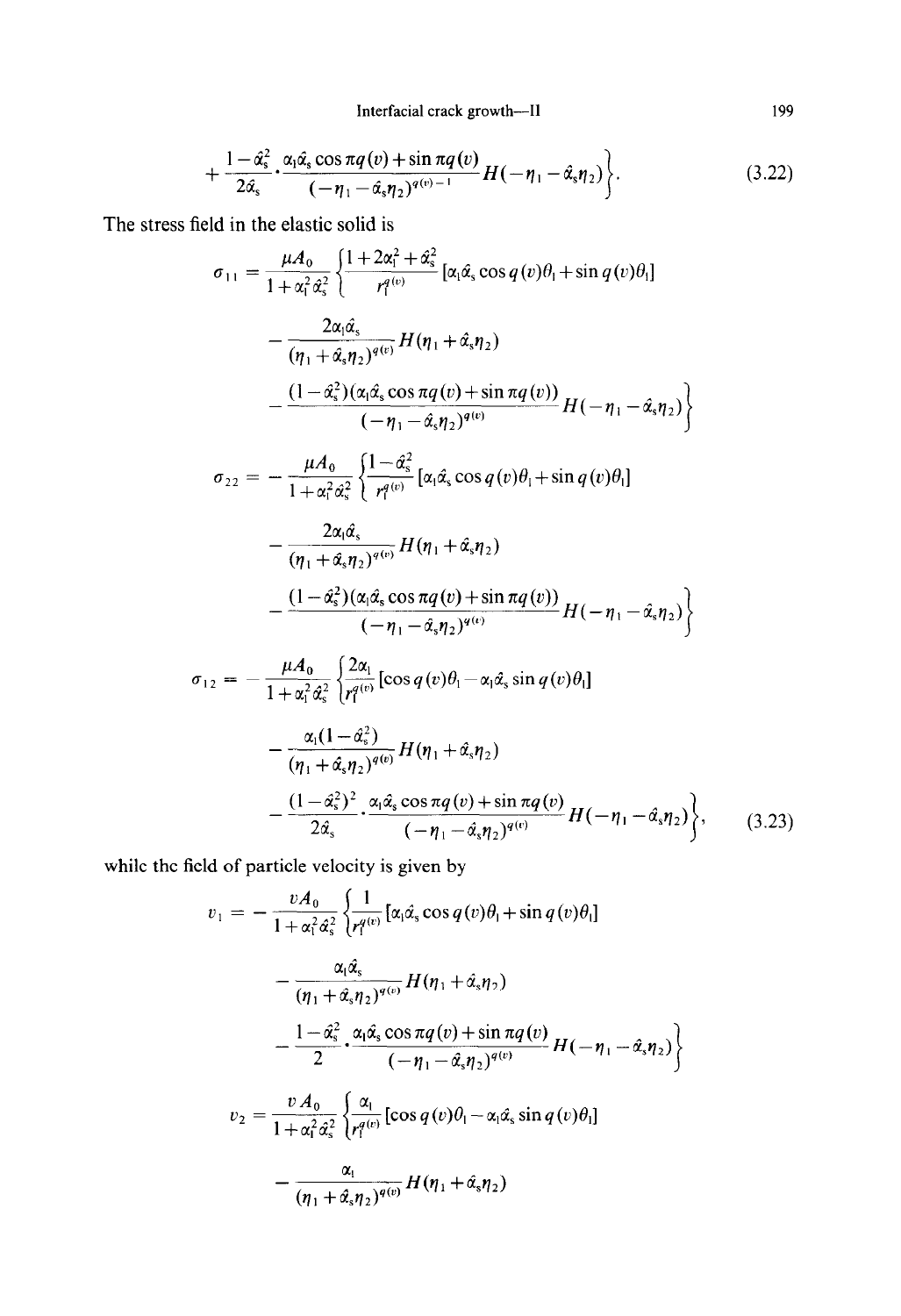$$
-\frac{1-\hat{\alpha}_{\mathrm{s}}^2}{2\hat{\alpha}_{\mathrm{s}}}\cdot\frac{\alpha_1\hat{\alpha}_{\mathrm{s}}\cos\pi q\left(v\right)+\sin\pi q\left(v\right)}{(-\eta_1-\hat{\alpha}_{\mathrm{s}}\eta_2)^{q\left(v\right)}}H(-\eta_1-\hat{\alpha}_{\mathrm{s}}\eta_2)\bigg\}.\tag{3.24}
$$

#### *4.* DISCUSSION

In the previous section, we obtained the leading term of the asymptotic expansion governing the deformation field surrounding the tip of an interfacial crack propagating intersonically in an elastic-rigid bimaterial system. The key features of this field will be discussed in this section.

Across the head wave front  $S_0$ , see Fig. 2(b), the components of stress and particle velocity are discontinuous. The jump in these quantities can be derived as follows.

Let point  $(\eta_1, \eta_2)$  be on the head wave front  $S_0$ , or equivalently,

$$
\stackrel{\textbf{w}}{\eta}_1+\hat{\alpha}_s\stackrel{\textbf{w}}{\eta}_2=0,\quad \stackrel{\textbf{w}}{\eta}_2>0.
$$

Also let points  $P^{\pm}$  be to the right and left of  $S_{\Omega}$ , respectively. These points will have coordinates  $(\eta_1 + \delta, \eta_2)$ , where  $\delta$  is an infinitesimal positive number. Define now the  $\delta$ -jump of any field quantity  $\omega$  across  $S_0$  by

$$
[\omega]_{\delta} = \omega(\overset{\ast}{\eta}_1 + \delta, \overset{\ast}{\eta}_2) - \omega(\overset{\ast}{\eta}_1 - \delta, \overset{\ast}{\eta}_2).
$$

Then, the respective  $\delta$ -jumps of the particle velocity and stress components across  $S_0$ , are

$$
\begin{aligned}\n[v_{\alpha}]_{\delta} &= \frac{\mathring{v}_{\alpha}}{\delta^{q(v)}} \\
[\sigma_{\alpha\beta}]_{\delta} &= \frac{\mathring{\sigma}_{\alpha\beta}}{\delta^{q(v)}}\n\end{aligned}\n\bigg\}, \quad \alpha, \beta \in \{1, 2\}\n\tag{4.1}
$$

where

$$
\mathring{v}_1 = \frac{1}{2}v A_0 L(v), \quad \mathring{v}_2 = -\frac{1}{2\hat{\alpha}_s}v A_0 L(v),
$$

and

$$
\dot{\sigma}_{11} = -\mu A_0 L(v), \quad \dot{\sigma}_{22} = \mu A_0 L(v), \quad \dot{\sigma}_{12} = \frac{1 - \hat{\alpha}_{s}^2}{2\hat{\alpha}_{s}} \mu A_0 L(v).
$$

The function  $L(v)$  which depends on the crack tip speed, is given by

$$
L(v) = \frac{2\alpha_1\hat{\alpha}_s - (1 - \hat{\alpha}_s^2)\left(\alpha_1\hat{\alpha}_s\cos\pi q\left(v\right) + \sin\pi q\left(v\right)\right)}{1 + \alpha_1^2\hat{\alpha}_s^2}
$$

As  $\delta \rightarrow 0$ , the jumps in stress and particle velocity become unbounded. Therefore, unlike subsonic crack growth where only one singular point is present at the crack tip, for intersonic crack growth, an entire line of infinite jumps in stress and particle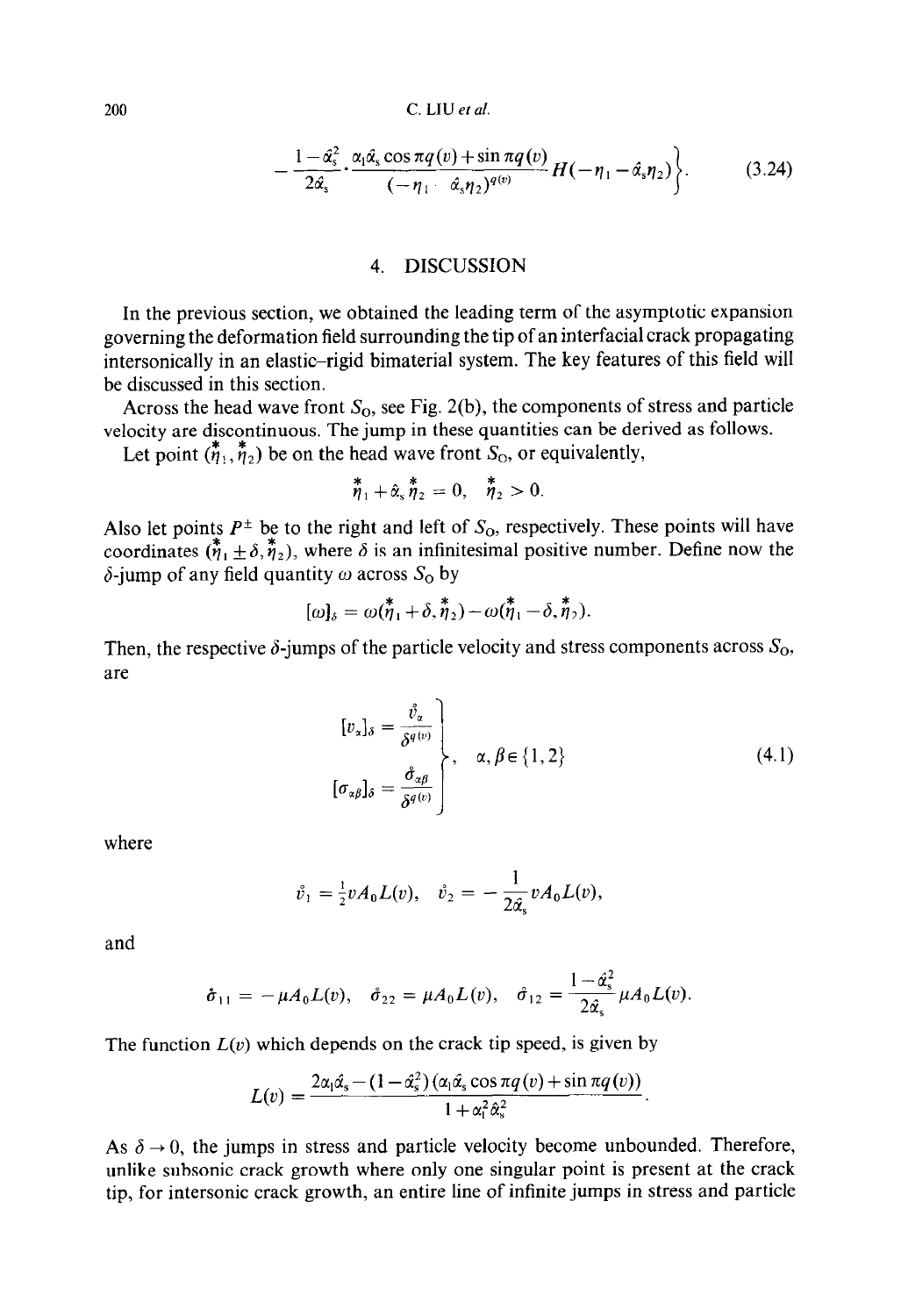velocity appears in the body. This line starts from the crack tip and radiates into the elastic solid. Each point on this line has the same singularity as the crack tip.

The expression for the energy flux  $F(\Gamma)$  into the crack tip through a contour  $\Gamma$  has been provided by Freund (1972, 1990) and is given by

$$
F(\Gamma) = \int_{\Gamma} \left\{ \sigma_{\alpha\beta} n_{\alpha} v_{\beta} + (U + T) v n_1 \right\} \mathrm{d}s, \tag{4.2}
$$

where  $\Gamma$  is a small contour which begins from the lower crack surface, surrounds the crack tip, and ends on the upper crack surface.  $n<sub>x</sub>$  are the Cartesian components of the outward unit normal of  $\Gamma$ . U and T are the densities of the strain energy and kinetic energy, respectively. In the definition of  $F(\Gamma)$  given in (4.2), it has been assumed that the displacement field is smooth enough so that it has continuous second derivatives. However, in the present case, the smoothness requirement for displacement field is lost.

Following the definition given in Abeyaratne and Knowles (1990), the scalar driving traction  $f(\overline{\eta}_1, \overline{\eta}_2)$  on the singular line  $S_0, \overline{\eta}_1 + \alpha_1 \overline{\eta}_2 = 0$ , can be expressed as

$$
f(\stackrel{\ast}{\eta}_1, \stackrel{\ast}{\eta}_2) = [U(\stackrel{\ast}{\eta}_1, \stackrel{\ast}{\eta}_2)]_{\delta} - \frac{1}{2} \{\sigma_{\alpha\beta}(\stackrel{\ast}{\eta}_1 + \delta, \stackrel{\ast}{\eta}_2) + \sigma_{\alpha\beta}(\stackrel{\ast}{\eta}_1 - \delta, \stackrel{\ast}{\eta}_2)\} [\varepsilon_{\alpha\beta}(\stackrel{\ast}{\eta}_1, \stackrel{\ast}{\eta}_2)]_{\delta}, \quad (4.3)
$$

where U is the elastic energy density and  $[\cdot]_6$  is the  $\delta$ -jump defined at the beginning of this section. By using the results obtained in the previous section, one can show that the driving traction on the singular line  $S_0$  vanishes. This implies that there is no energy dissipation when the singular line  $S_0$  moves through the material. As a result, the energy flux into the crack tip through a contour  $\Gamma$  in the presence of a discontinuous line radiating from the moving crack tip, is still given by (4.2).

By recalling that the parameter  $q(v)$  given in (3.19) which characterizes the strength of the singularity, is always less than 0.5, see Fig. 3, the energy flux into the moving crack tip is always zero irrespective of crack tip velocity. It is believed that when a finite process zone is introduced at the transonically moving crack tip, the energy flux into the crack will not vanish. This has been shown for homogeneous materials by Broberg (1994), where he considered mode-II transonic crack growth in a homogeneous solid.

By using the results obtained in the previous section, the normal traction along the interface and at a distance  $a$  ahead of the moving crack tip, assumes the form,

$$
\sigma_{22}(a, 0^+, t) = \frac{\alpha_1 \hat{\alpha}_s (1 + \hat{\alpha}_s^2)}{1 + \alpha_1^2 \hat{\alpha}_s^2} \cdot \frac{\mu A_0}{a^{q(v)}}.
$$
\n(4.4)

While the crack opening displacement at a distance  $a$  behind the moving crack tip is given by

$$
u_2(-a, 0^+, t) = -\frac{(1-\hat{\alpha}_s^2)\alpha_1(1+\hat{\alpha}_s^2)}{4\alpha_1^2\hat{\alpha}_s^2 + (1-\hat{\alpha}_s^2)^2} \cdot \frac{\cos \pi q(v)}{1-q(v)} A_0 a^{1-q(v)}.
$$
 (4.5)

As a result, one can show that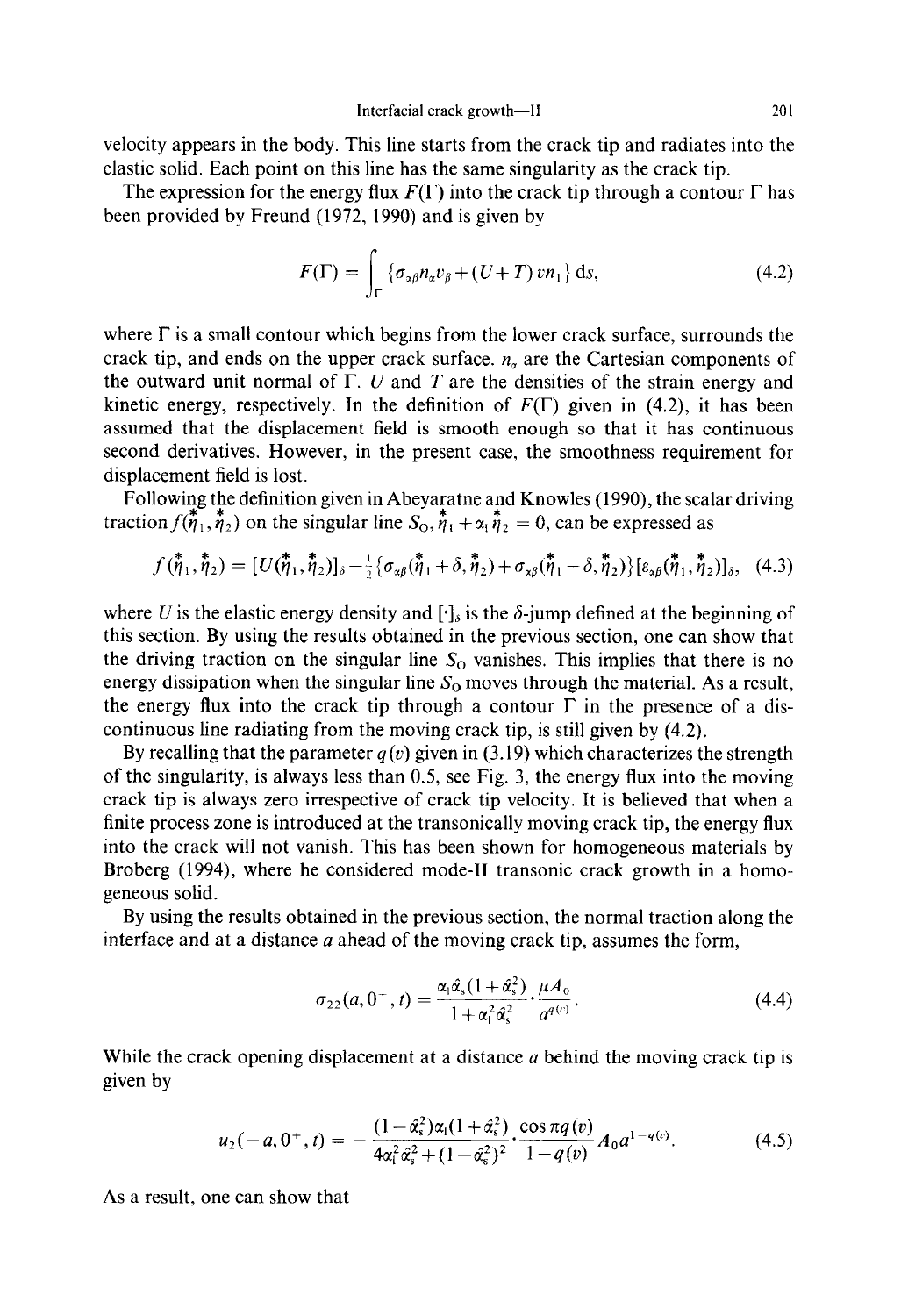$$
\sigma_{22}(a,0^+,t)u_2(-a,0^+,t) = -\left(2-\frac{v^2}{c_s^2}\right)W(v)\mu A_0^2 a^{1-2q(v)},\tag{4.6}
$$

where

$$
W(v)=\frac{\alpha_1^2\hat{\alpha}_s(1+\hat{\alpha}_s^2)^2}{(1+\alpha_1^2\hat{\alpha}_s^2)\{4\alpha_1^2\hat{\alpha}_s^2+(1-\hat{\alpha}_s^2)^2\}}\cdot\frac{\cos \pi q(v)}{1-q(v)}.
$$

Since  $W(v)$  is always positive, (4.6) implies that if the crack tip speed is in the range  $c_s < v < \sqrt{2c_s}$ ,  $\sigma_{22}(a, 0^+, t)$  and  $u_2(-a, 0^+, t)$  have opposite signs. This means that when the normal traction ahead of the crack tip is positive, crack face penetration into the rigid substrate is predicted. Since penetration is physically impossible, this would imply that the crack faces will come into contact, a situation which has been experimentally observed in Part I of this investigation, see Fig. 7 of Part I. When this situation arises, the solution is no longer valid and the problem should be revisited under different crack face boundary conditions. Conversely, (4.6) also implies that if the crack opening displacement is positive, the traction ahead of the crack tip remains negative, a condition which does not facilitate rupture of the bond. However, when the crack tip speed is in the range  $\sqrt{2c_s} < v < c_1$ , both  $\sigma_{22}(a, 0^+, t)$  and  $u_2(-a, 0^+, t)$ have the same signs, i.e. a positive normal traction ahead of the crack tip induces crack opening behind the tip.

The above discussion suggests that the velocity range from  $c_s$  to  $\sqrt{2}c_s$  is not favorable for stable intersonic interfacial crack propagation. This is consistent with experimental observations of Part I in which crack tip velocities seem to remain around  $c_s$  for some time and then quickly accelerate to values higher than  $\sqrt{2c_s}$ . A similar phenomenon has been observed by Andrews (1976) who numerically studied transonic shear crack propagation in a homogeneous solid. He found that as soon as the crack tip speed reaches the Rayleigh wave speed  $c_R$  of the material, it quickly increases to values larger than  $\sqrt{2c_s}$ . He concluded that crack growth is unstable in the range  $c_R < v < \sqrt{2c_s}$  and preferable speeds for a shear crack growing in a homogeneous material are either those lower than the Rayleigh wave speed, or those in the range  $\sqrt{2c_s} < v < c_1$ .

The experimental observations reported in the first part of this study (Lambros and Rosakis, 1994c) have found that transonic crack growth in a PMMA/4340 steel bimaterial system is shear dominated. For the elastic-rigid combination considered here, the ratio of crack opening displacements  $\delta_1/\delta_2$  is given by

$$
\frac{\delta_1}{\delta_2} = \frac{u_1|_{r=a,\theta=\pi}}{u_2|_{r=a,\theta=\pi}} = \frac{2\hat{\alpha}_s}{1-\hat{\alpha}_s^2}.
$$
\n(4.7)

Figure 4 shows the variation of the ratio  $\delta_1/\delta_2$  as a function of crack tip speed. In this figure, there are two branches for  $\delta_1/\delta_2$ . Along the first, dashed line, branch  $\delta_2$  is negative (contact) if positive opening tractions are to be sustained ahead of the crack tip. This corresponds to the regime where stable crack growth is unfavorable, as discussed above. The second, solid line, branch corresponds to the favorable regime. In this regime, the magnitude of  $\delta_1/\delta_2$  is always greater than 1 which implies that the deformation is shear dominated. Therefore, our theoretical analysis also predicts that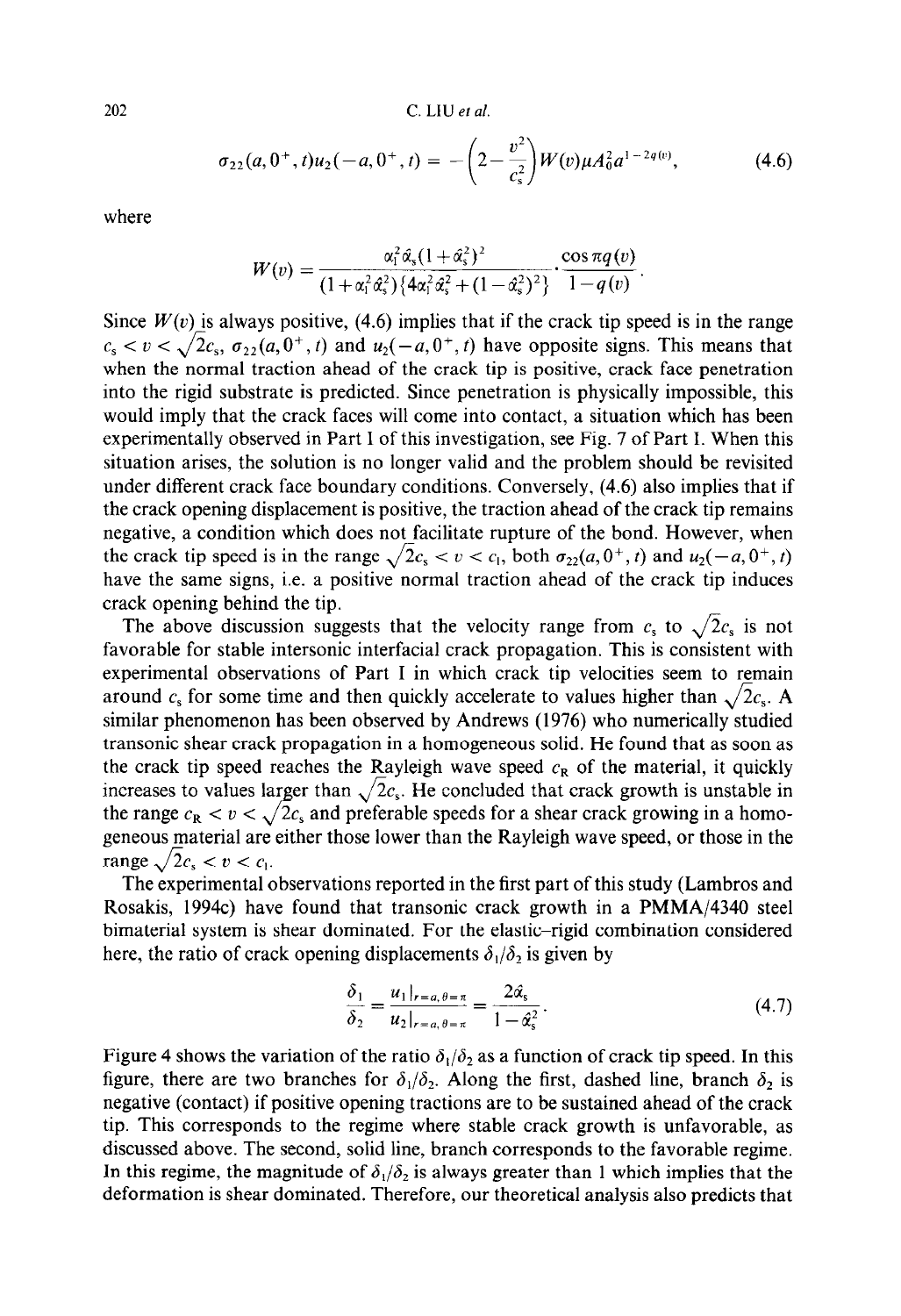

Fig. 4. Variation of the ratio of crack face displacements  $\delta_1/\delta_2$  as a function of the interfacial crack tip speed.

the deformation field surrounding a transonically moving crack tip in a bimaterial system, will be predominantly shear. Transonic crack growth in a predominantly opening deformation field cannot be sustained. This is consistent with the experimental observations reported in Part I of this study and the previous results of Andrews (1976).

Finally, by using the results given in the previous section, the  $x_1$ -gradient of the first stress invariant can be expressed by

$$
(\sigma_{11} + \sigma_{22})_{,1} = -\frac{2\mu A_0}{r_1^{q(v)+1}} \cdot \frac{q(v)(\alpha_1^2 + \alpha_2^2)}{1 + \alpha_1^2 \alpha_2^2} \left\{ \alpha_1 \hat{\alpha}_s \cos(q(v) + 1)\theta_1 + \sin(q(v) + 1)\theta_1 \right\}.
$$
 (4.8)

The optical interferometer CGS provides contours of this quantity. We can therefore, synthetically produce a CGS fringe pattern using (4.8). For a bimaterial system composed of PMMA bonded to a rigid substrate, a simulated CGS fringe pattern is shown in Fig. 5. Here, a Poisson's ratio of  $v = 0.35$  has been used, and the crack tip speed is chosen as  $v = 1.50c_s$ . We can see that the fringe pattern shown in Fig. 5, resembles the qualitative features of the patterns obtained in experiments (see Fig. 4 of Part I), i.e. the fringes are squeezed in the crack propagation direction and are elongated in the direction normal to the crack.

#### 5. CONCLUDING REMARKS

In the present study, we obtained the asymptotic deformation field surrounding the tip of a crack propagating transonically along the interface of an elastic-rigid bi-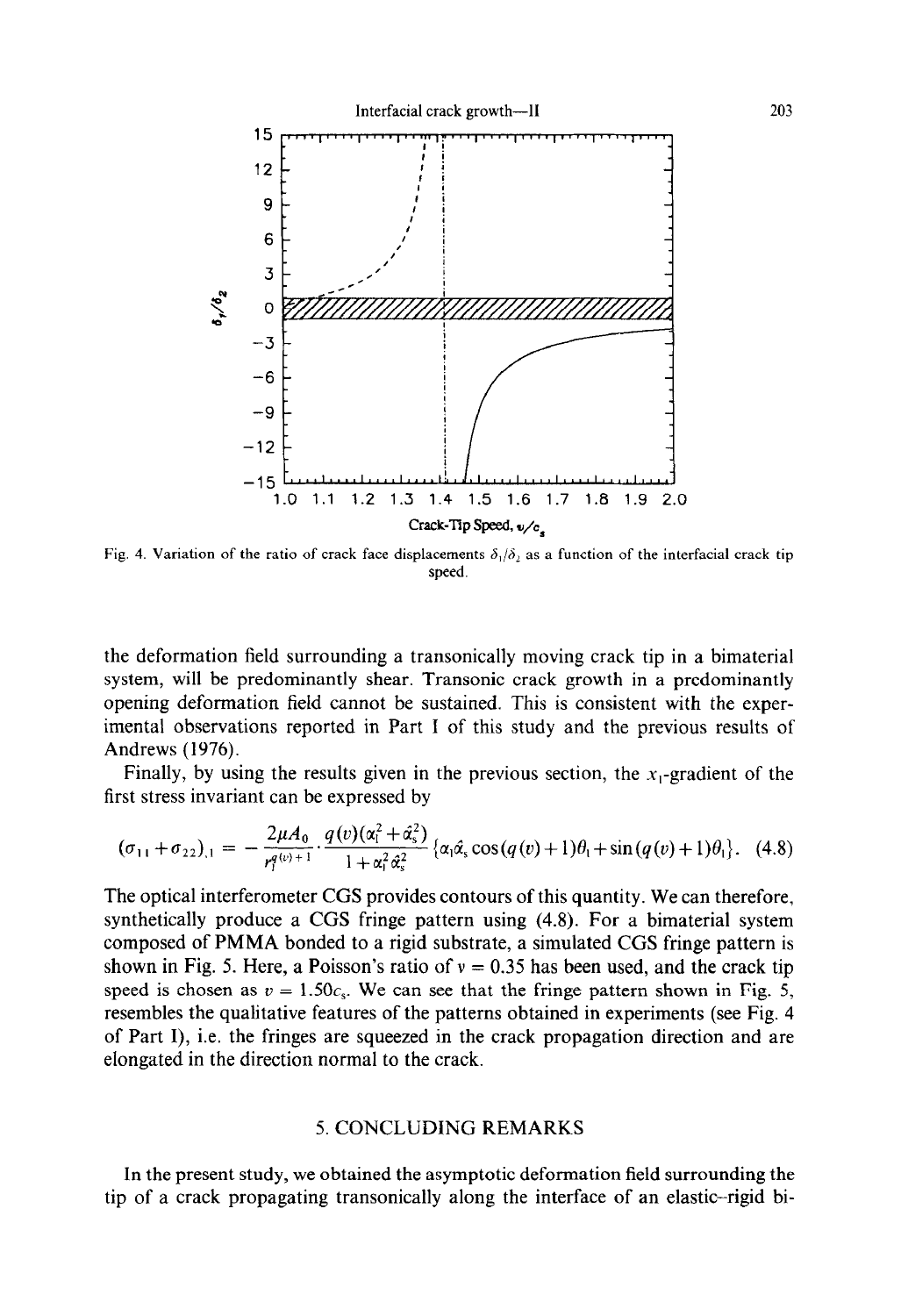

Fig. 5. Simulated CGS fringe pattern.

material system. We found that in contrast to subsonic crack growth in bimaterial systems, the near-tip stress field does not exhibit oscillations. However, a stress singularity still exists and is a function of the crack tip speed. In addition, we found that an entire singular line is present in the near-tip field. This singular line radiates from the crack tip and moves with it. Across the line, components of stress and particle velocity suffer infinite jumps. The energy release rate at the moving crack tip is found to be zero because the singularity is always less than  $1/2$ . The theoretical analysis has shown that in the velocity range  $c_s < v < \sqrt{2c_s}$ , either crack face contact or negative normal tractions ahead of the crack tip is predicted. This intuitively implies that this velocity regime is unfavorable for stable crack growth. For  $\sqrt{2c_s} < v < c_1$ , this situation does not arise. This is consistent with experimental observations in PMMA/4340 steel bimaterial specimens where the interfacial crack tip speed quickly accelerates from the shear wave speed of PMMA to values larger than  $\sqrt{2}c_s^{\text{PMMA}}$ . The theoretical analysis predicts that the near-tip deformation field for transonic crack growth is predominantly of a shear nature. This has also been confirmed by experimental investigations reported in the first part of this study (Lambros and Rosakis, 1994c).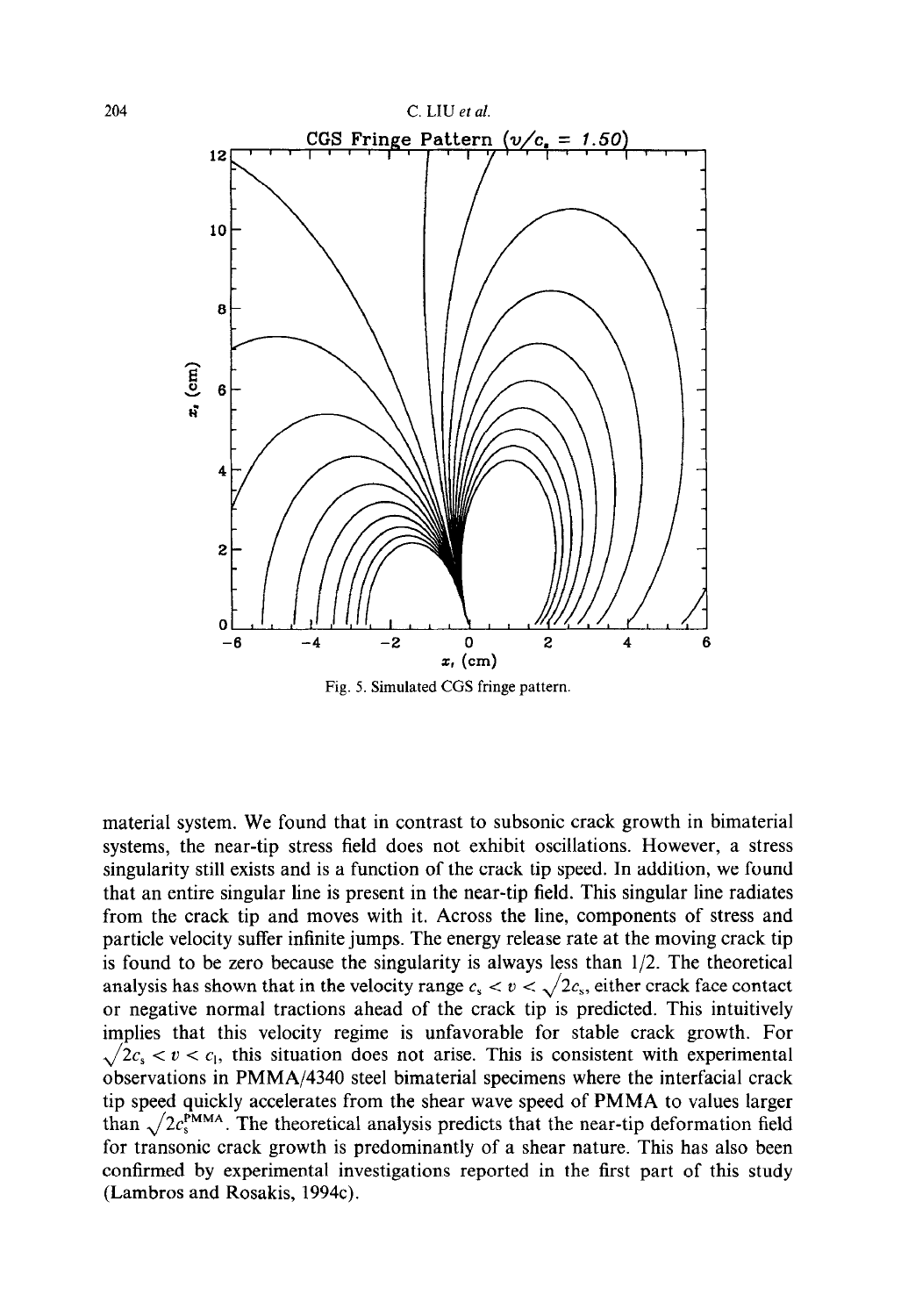#### ACKNOWLEDGEMENTS

The support of ONR Grant NOOOl4-90-J-1340 and NSF Grant MSS-9024838 is gratefully appreciated.

### **REFERENCES**

- Abeyaratne, R. and Knowles, J. K. (1990) On the driving traction acting on a surface of strain discontinuity in a continuum. J. *Mech. Phys. Solids* 38(3), 345-360.
- Aleksandrov, V. M. and Smetanin, B. I. (1990) Supersonic cleavage of an elastic strip. Appl. *Math. Mech.* 54(5), 677-682.
- Andrews, D. J. (1976) Rupture velocity of plane strain shear cracks. *J. Geophys. Res.* 81, 5679– 5687.
- Atkinson, C. (1977) Dynamic crack problems in dissimilar media. *Mechanics of Fracture,* Vol. *4* (ed. G. C. Sih), pp. 213-248. Noordhoff, Leyden, The Netherlands.
- Broberg, K. B. (1985) Irregularities at earthquake slip. J. *Tech. Phys. 26(34), 275-284.*
- Broberg, K. B. (1989) The near-tip field at high crack velocities. *Int. J. Fract.* 39(1–2), 1–13.
- Broberg, K. B. (1994) Intersonic bilateral slip. Private communication.
- Brock, L. M. (1977) Two basic problems of plane crack extension : a unified treatment. Int. J. *Engng Sci.* 15,527-536.
- Brock, L. M. (1979) Rapid interface flaw extension with friction---I. Basic analysis. Int. J. *Engng Sci.* 17,49-58.
- Brock, L. M. and Achenbach, J. D. (1973) Extension of an interface flaw under the influence of transient waves. ht. *J. Solids Strut. 9, 53-67.*
- Burridge, R., Conn, G. and Freund, L. B. (1979) The stability of a rapid mode II shear crack with finite cohesive traction. *J. Geophys. Res.* 85, 2210-2222.
- Bykovtsev, A. S. and Kramarovskii, D. B. (1989) Non-stationary super-sonic motion of a complex discontinuity. *Appl. Math. Mech. 53(6), 779-786.*
- Deng, X. (1992) Complete complex series expansions of near-tip fields for steadily growing interface cracks in dissimilar isotropic materials. *Engng Fract. Mech. 42(2), 237-242.*
- Freund, L. B. (1972) Energy flux into the tip of an extending crack in an elastic solid. *J. Elasticity 2, 341-349.*
- Freund, L. B. (1979) The mechanics of dynamic shear crack propagation. *J. Geophys. Res. 84, 2199-2209.*
- Freund, L. B. (1990) *Dynamic Fracture Mechanics.* Cambridge University Press, Cambridge.
- Gol'dshtein, R. V. (1967) On surface waves in jointed elastic materials and their relation to crack propagation along the junction. *Appl. Math. Mech.* 31, 496–502.
- Lambros, J. and Rosakis, A. J. (1994a) Dynamic decohesion of bimaterials : experimental observations and failure criteria. *NSF/ONR Symp. Dynamic Failure of Modern Materials,*  California Institute of Technology, 3-5 February 1994. (Also to appear in a special volume of the ht. *J. Solids Struct.* devoted to Dynamic Failure of Modern Materials, 1994.)
- Lambros, J. and Rosakis, A. J. (1994b) On the development of a dynamic decohesion criterion for bimaterials. In preparation.
- Lambros, J. and Rosakis, A. J. (1995) Shear dominated transonic crack growth in a bimaterial-I. Experimental observations. *J. Mech. Phys. Solids 43(2),* 169-188.
- Liu, C., Lambros, J. and Rosakis, A. J. (1993) Highly transient elasto-dynamic crack growth in a bimaterial interface : higher order asymptotic analysis and optical experiment. *J. Mech.*  Phys. *Solids* 41(12), 1887-1954.
- Simonov, I. V. (1983) Behavior of solutions of dynamic problems in the neighborhood of the edge of a cut moving at transonic speed in an elastic medium. *Mech. Solids (Mekhanika Tverdogo Tela*) **18**(2), 100-106.
- Willis, J. R. (1971) Fracture mechanics of interfacial cracks. *J. Mech. Phys. Solids* 19, 353– *368.*